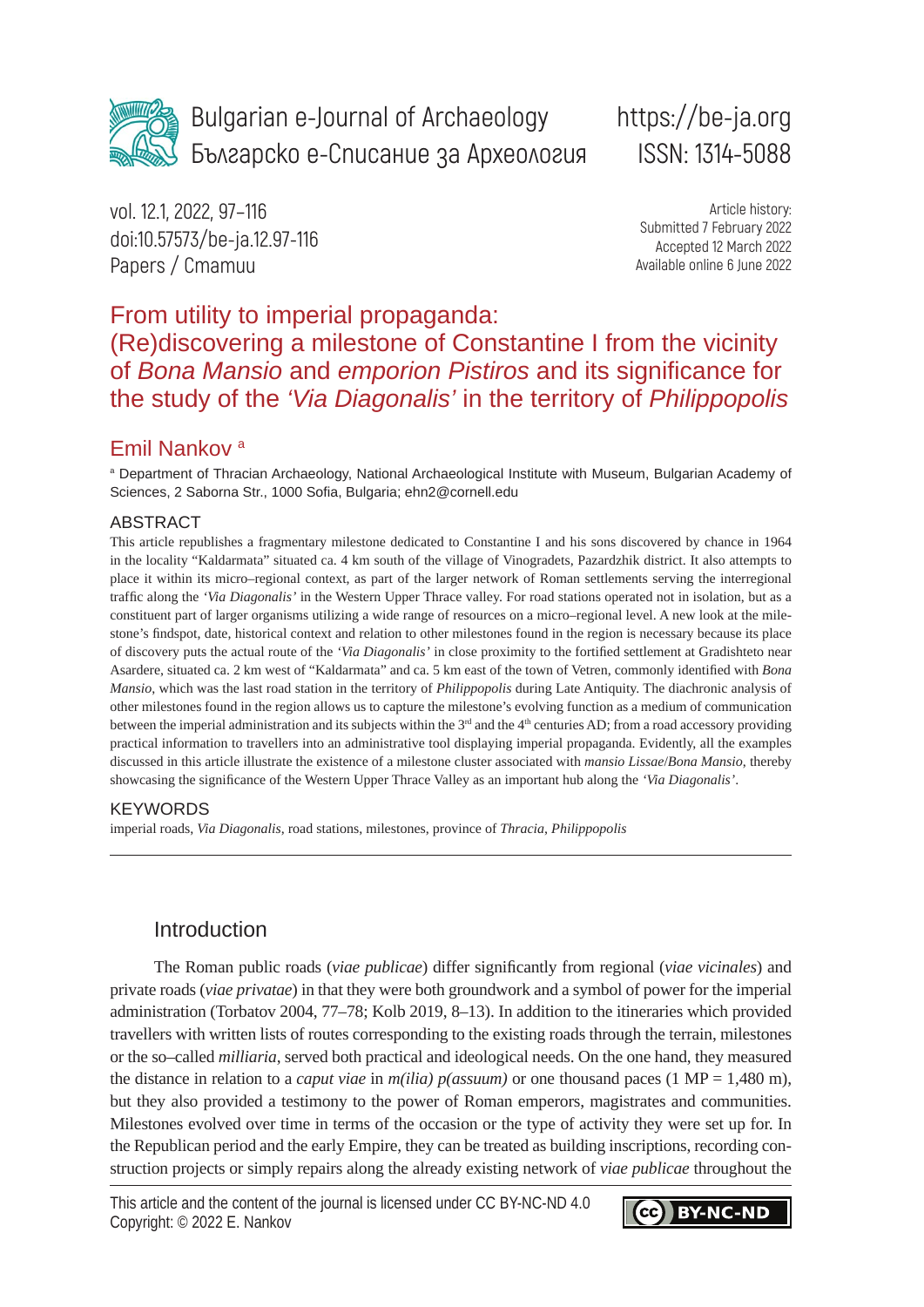

*Fig. 1. Ancient sites, toponyms and modern place names discussed in the text (map design E. Nankov) Обр. 1. Антични обекти, топоними и съвременни населени места, споменати в текста (карта Е. Нанков)*

Empire. By the  $4<sup>th</sup>$  century AD, however, they had acquired an honorific character, serving as a way for Roman magistrates and communities to showcase their imperial loyalty and political allegiance (Filov 1908, 625–629; Laurence 2004; Conti 2004, 36; Sauer 2014, 257–267; Marcos 2019, 515–518).

Out of 8,000 milestones known from the territories of the Roman Empire, 570 come from the Balkan provinces, which include the two *Pannoniae*, *Dacia*, the two *Moesiae* and *Thracia* (Kolb 2019, 15–16, n. 48, fig. 5). From the territory of Bulgaria over 180 milestones have been recorded, and more than 2/3 of those found in the province of *Thracia* are associated with the Trans–Balkan road, connecting the Middle Danube area to Byzantion/Constantinople, known as *'Via Militaris'* or *'Via Diagonalis'* (but written sources mention it as βασιλικὴ ὁδός) (Jireček 1877, 9–68; Miller 1916, 528–540; Dimitrov 1936, 129–131; Todorov 1937, 20–31; Hollenstein 1975, 25; Soustal 1991, 132–135; Torbatov 2004, 86–87; Madzharov 2009, 70–131). The upkeep of road infrastructure (*mansiones*, *mutationes*), military fortifications (*castella*), as well as milestones (*milliaria*) account for its considerable importance for the Roman Empire, especially during Late Antiquity (Wendel 2005, 108–141; Băjenaru 2010, 26–27). At present, the milestones dedicated to Gordian III (AD 238–244) and Constantine I (AD 307–337) seem to constitute the largest share (cf. Hollenstein 1975, 34–35, 38–40; Bartels 2014, 224, n. 6; Grünewald 1990, 179–264), even though the emergence of new columns (Sharankov, Hristov 2019) and a conceptualization of older finds, as in the case of the milestones of Julian (AD 361–363), are likely to expand in the future (Conti 2004; cf. Sharankov 2019 and Marcos 2019).

### Setting the agenda

As much as this article increases the number of *milliaria* from the province of *Thracia* by providing a new edition of a fragmentary milestone discovered by chance in the locality "Kaldarmata" situated ca. 4 km south of the village of Vinogradets, Pazardzhik district (Appendix I), to a greater extent it also attempts to place it within its micro–regional context, as part of the larger network of Roman settlements serving the *'Via Diagonalis'* in the Western Upper Thrace valley (figs. 1, 5). In addition, a new look at the milestone from Vinogradets is necessary because its findspot at the locality "Kaldarmata" places the actual route of the *'Via Diagonalis'* in close proximity to the fortified settlement at Gradishteto near Asardere, situated ca. 2 km west of "Kaldarmata" and ca. 5 km east of the town of Ve-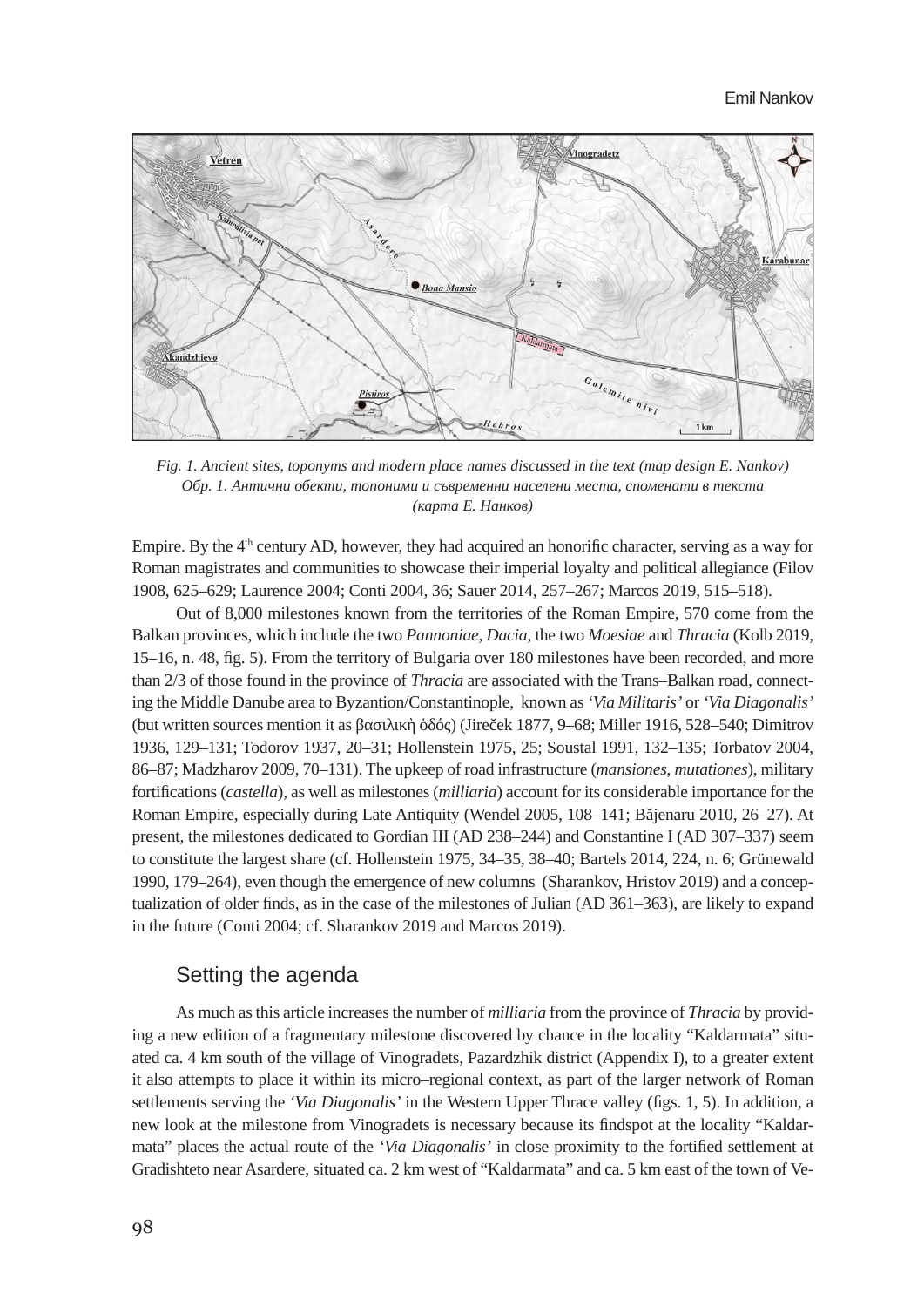

*Fig. 2. The locality "Kaldarmata" along the modern road Vetren–Pazardzhik; a view from east, with Gradishteto at Asardere (Bona Mansio) and the town of Vetren in the background (photo E. Nankov) Обр. 2. Местността "Калдърмата" в близост до асфалтовия път Ветрен–Пазарджик; поглед от изток, обект "Градището" при Асардере (Бона Манзио) и гр. Ветрен на заден план (снимка Е. Нанков)*

tren, commonly identified with *Bona Mansio/κάστρον Βονομάσιον* (fig. 2), which was the last road station in the territory of *Philippopolis* during Late Antiquity (Dimitrov 1936, 137; most recently Manev 2018). The milestone from Vinogradets, which I managed to examine personally in 2020 (fig. 3), was dedicated to Constantine I and his sons within AD 333–337, and interpreted by its editor as a testimony to road repairs along the *'Via Diagonalis'* carried out during Constantine's reign (Zhlegov 1978, 75).

Although the fortuitous discovery of this column is significant for topographical and historical reasons, which I discuss below, the milestone from Vinogradets has somehow escaped scholarly scrutiny. Aside from the *editio princeps* published by Zhlegov in 1978 and some editorial corrections of the text by Boyadzhiev (Boyadzhiev 1990, no. 90), there has been little discussion about its findspot, historical context and relationship to other milestones found in the same region (figs. 4a, c; 5) (bibliographical notices in Božilova 1980, #255 and Gerassimova–Tomova, Hollenstein 1989, 45–46, 1; brief remarks in Gizdova 2012, 427 and Iliev 2019, 82, n. 18; 88, n. 39; absent from the catalogue of the Latin inscriptions of Constantine I assembled in Grünewald 1990, 179–264). The circumstances surrounding the discovery are of paramount importance, providing sufficient grounds to consider the milestone an *in situ* find – a critical nugget of archaeological information the majority of these epigraphic monuments are often deprived of (Lefebvre 2021, 133–135; Stanev 2020, 256–257).

# Description of the milestone' findspot and the topography of the locality "Kaldarmata" near the village of Vinogradets, Pazardzhik district

In 1964 tractors stumbled upon a column fragment, while deep–ploughing fields to be cultivated for vineyards in the vicinity of the village of Vinogradets, Pazardzhik district<sup>1</sup>. Zhlegov (1978,

<sup>1</sup> Preparing terrains for vineyards involves mechanical ploughing up to 60–70 cm in depth.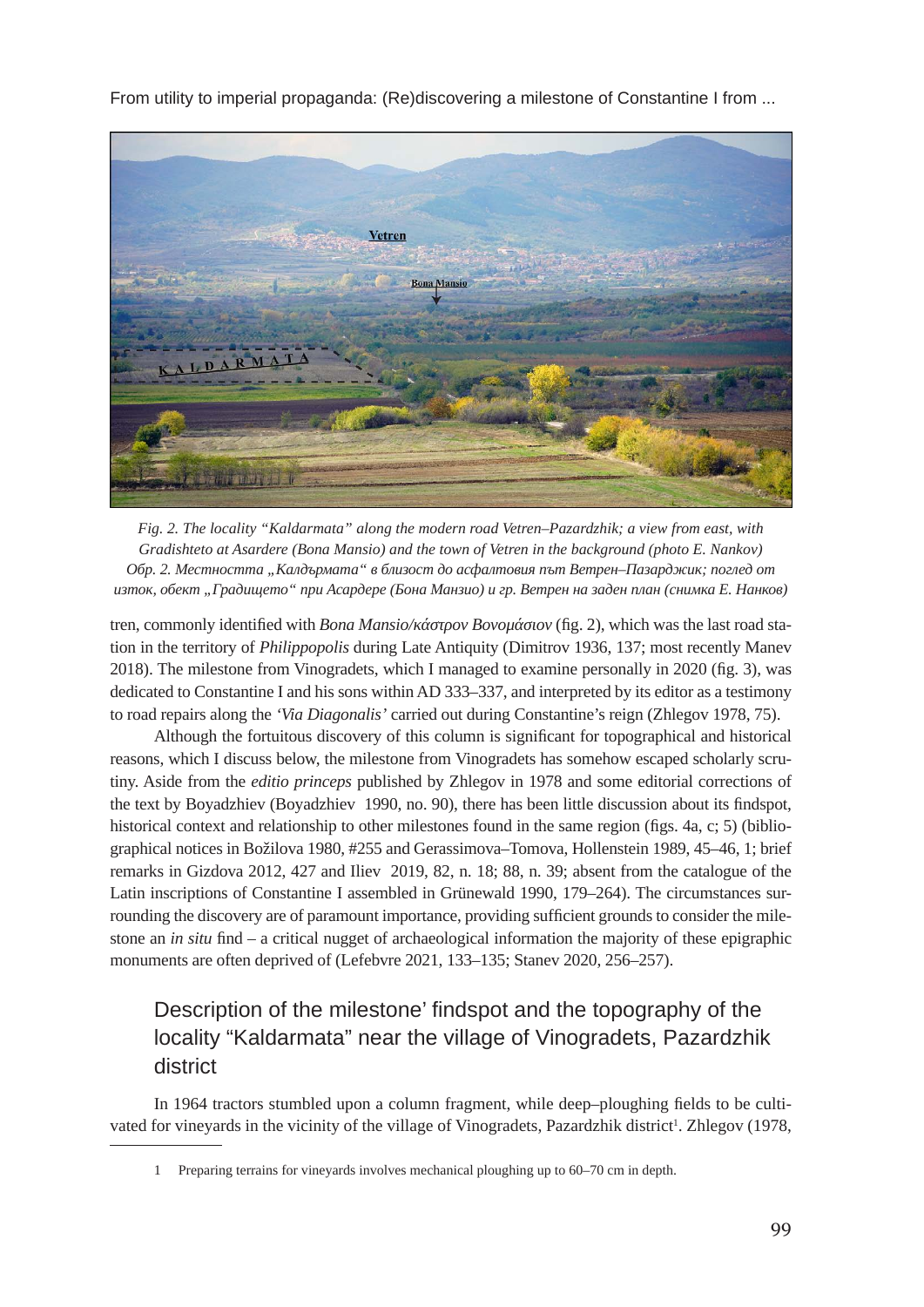

*Fig. 3. The milestone of Constantine I from the village of Vinogradets, Pazardzhik district; general views and details (photos and transcription E. Nankov) Обр. 3. Пътната колона на Константин I от с. Виноградец, обл. Пазарджик; общи изгледи и детайли (снимка и рисунка на надписа Е. Нанков)*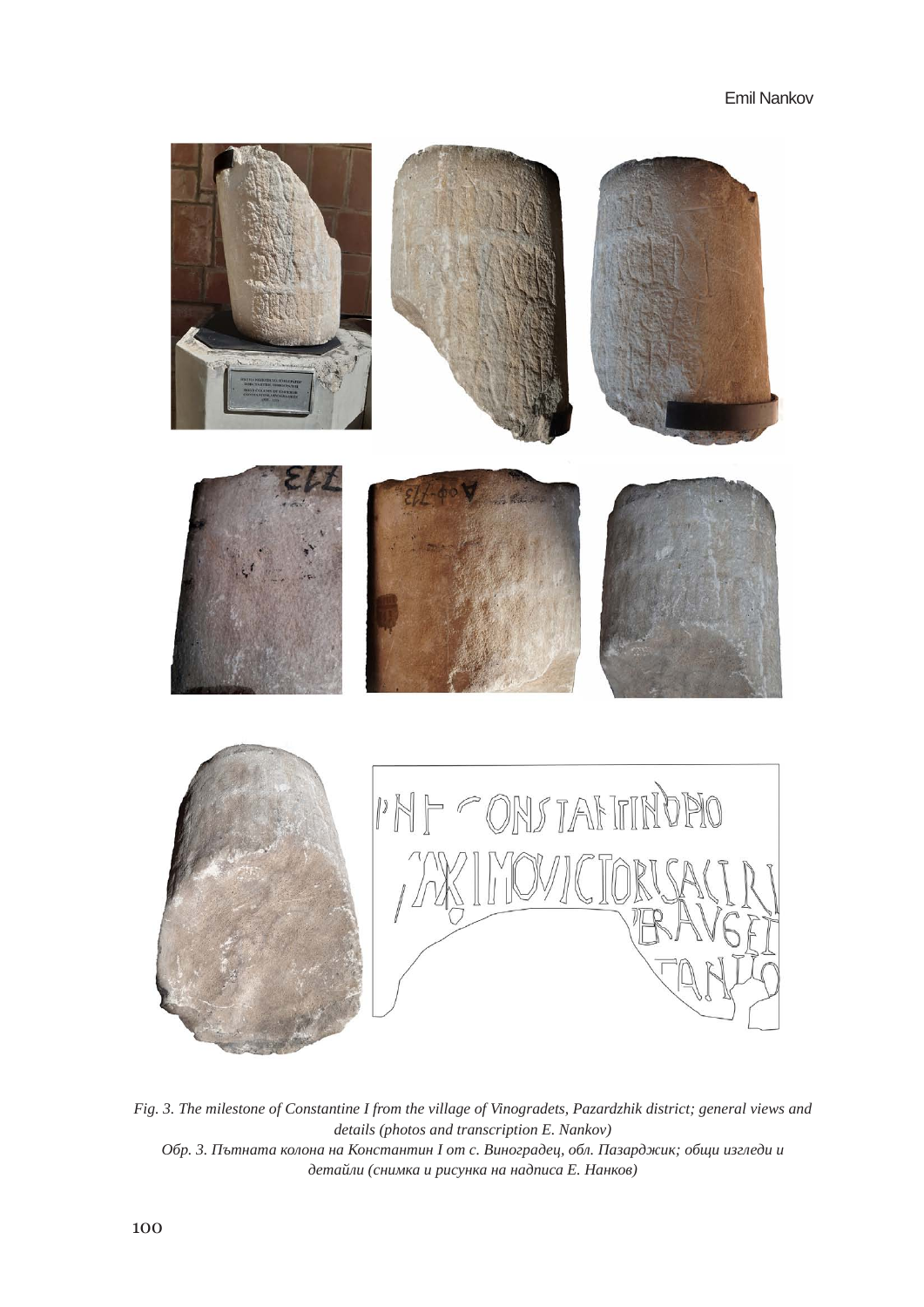75) reported that he had seen another, larger in diameter and uninscribed column and its base among "the other thrown out stones" upon visiting the locality. It seems reasonable, nonetheless, to suggest that these fragments, or at least the base, belonged to the inscribed upper part. For Roman milestones, being essentially columns carved out of a monolithic block (2–4 m in height), were slenderer at the top and thicker towards the lower body which typically terminated in a square base (Torbatov 2004, 79; for a recent *in situ* column found intact, see Sharankov, Hristov 2019).

Of further significance for our discussion is the attempt to pinpoint the precise topographical position of "Kaldarmata", where the milestone was found. Zhlegov, who learned of its name from a resident of Vinogradets, estimated that the locality was situated ca. 2.5 km southwest of the village without providing further details. The toponym, apparently, exists in local vernacular only and has gained no official currency in the topographic maps of the area. Recently, I was taken to the locality in question by another resident of Vinogradets, who described to me its position in more detail<sup>2</sup>. In fact, as the toponym suggests ("kaldaram" – a paved road), it lies immediately south of the modern asphalt road Vetren–Pazardzhik, now being a strip of corn fields measuring ca. 900 m (E–W) x 170 m (N–S), and is thus situated ca. 4 km due south of Vinogradets (figs. 1–2). Although Zhlegov reported seeing stones on the surface, which were dug up by the bulldozers, it remains unclear whether they actually belonged to the pavement of the road (Gizdova 2012, 427).

Although the locality "Kaldarmata" fell outside the scope of a recent archaeological survey within the boundaries of Vinogradets' land, two tumuli and a prehistoric site closer to the left bank of *Hebros* were documented in its vicinity to the south (Gotsev, Manev 2019, nos. 10005977, 10005978, 10005979, fig. 2). Immediately to the east, but already lying within the land of the neighbouring village of Karabunar at the locality "Golemite nivi" (fig. 1), traces of a large settlement from the Roman period were discovered (Gotsev, Manev 2019, 645, обр. 1–2; Manev 2018, 62). With this new information in hand, I would like to examine more closely the topographic proximity of the milestone's findspot to other Roman sites in the area.

# In search of the *'Via Diagonalis'* and the genesis of road infrastructure in the Western Upper Thrace valley

Perhaps most significant is the immediate association with the fortified settlement Gradishteto sprawling along the left bank of Asardere, a left tributary of *Hebros*, ca. 2 km to the west of "Kaldarmata". The site, in fact, is quite substantial, consisting of a fortified compound (*castellum*) and a lower settlement reaching to the springs "Tekera", situated ca. 1 km to the southwest (Batakliev 1969, 649; Manev 2018, 60–61). Recently, the remains of a large architectural complex were identified on the surface immediately south of the modern road Vetren–Pazardzhik, ca. 300 m southeast of the *castellum* (Manev 2018, 58, 62). A link between these sites should be made on historical grounds as well, since *Bona Mansio*, commonly identified with the Gradishteto at Asardere (Soustal 1991, 214), appears for the first time in the *Itinerarium Burdigalense* in AD 333 shortly before the milestone from Vinogradets was set up. The recorded distance from *Bona Mansio* to *Philippopolis* in that period is 42 MP (*Itin. Burdig.* 567. 11). Moreover, I suggest that the milestone has been found in its original position along the *'Via Diagonalis'*. Since the actual distance between the milestone's findspot and Plovdiv (*Philippopolis*) is approximately 56 km or 38 MP, this signifies that a traveller en route from *Philippopolis* to *Serdica* would have passed by the milestone just 2 MP before reaching

<sup>2</sup> I am indebted to Athanas Krumov Blagov for the willingness to share his knowledge. It is also significant that he himself used to work as a tractor driver for the "Labour–Cooperative Agricultural Holding" in the village of Vinogradets. Mr. Blagov also informed me that as a tractor driver he had ploughed the fields in the locality "Kaldarmata" in 1989.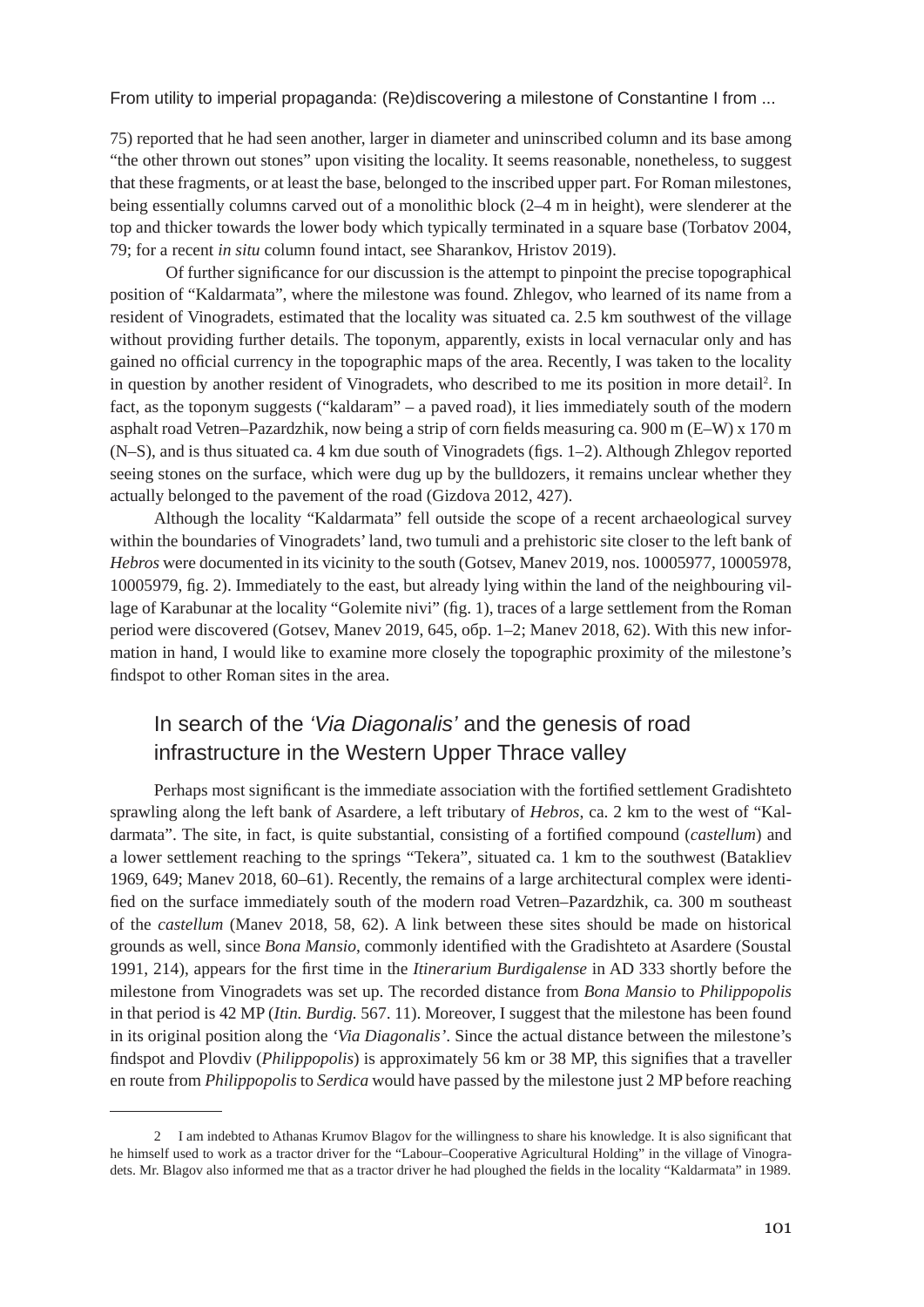the grounds of Gradishteto at Asardere (cf. figs. 1–2, 5). This also means that at least the identification of the latter with *κάστρον Βονομάσιον* should be more confidently considered as secure, since its distance to *Philippopolis* is 40 MP or 59 km, as reported in another 4<sup>th</sup> century written account (*Passio Alexandri Rom.* 17, cf. Dimitrov 1934, 124, 152, fig. 99; Manev 2018, 61).

No less important is the eyewitness account of Jireček's visit at Asardere in the late  $19<sup>th</sup>$  century, when he reported seeing "kaldarum road furnished with bridges and wells..", also locally known as "Trojan", situated in the fields south of the road Vetren–Pazardzhik (Jireček 1886, 91). А section of perhaps the same road ca. 2 km long, designated as "каменливия път" or "the stony road" can be seen on 1:5000 map, which begins at the eastern edge of Vetren and runs parallel to the modern asphalt road Vetren–Pazardzhik ca. 200–250 m south of it, at least up to the fork for the village of Akandzhievo (fig. 1). At this point, it seems likely to conclude that the Vetren's "stony road" continuing to the east and passing at the foot of Gradishteto at Asardere in fact coincides perfectly with the position of the locality "Kaldarmata" in Vinogradets's land, where the milestone of Constantine I was found (figs. 1–2). Future excavations may determine whether or not this road was also used during the Roman period (Dernschwam 1979, 240–241, 263; cf. Dinchev 2020 64–66), as suggested by a coin of Caracalla (AD 211–217) found together with the milestone.<sup>3</sup> At present, the toponym alone would indicate that it was certainly used in the Ottoman period (for the history of Vinogradets, see Batakliev 1969, 612–614; Gyurova 2011). Finally, the same road bypasses the large, sprawling Roman settlement detected during the recent archaeological survey at the locality "Golemite nivi", situated just 1–1.5 km east of "Kaldarmata" (Gotsev, Manev 2019, 645, figs. 1–2), which to the south of it is designated on the 1:5000 map as "малкия друм" or the "little road".

### *Emporion Pistiros* and its territory in the Roman period: military revival of an old trading post?

At this point, I would like to discuss the scarce, and largely overlooked archaeological evidence for Roman habitation from *emporion Pistiros*, which is situated ca. 2 km south of *Bona Mansio* and ca. 3 km southwest of "Kaldarmata" and the settlement at the "Golemite nivi" (fig. 1). To begin with, the French–Bulgarian field surveys in the territory of *Pistiros* have collected surface data for a substantial number of Roman sites indicating extensive occupation of the immediate countryside (Chankovski, Gotzev 2002, fig. 16.1; cf. Weissova 2013, 68–73, pl. 16–17). At *Pistiros* itself, excavations near the Eastern Gate turned up Roman bricks, tiles, pottery, a belt finial, fibulae and coins, dated to the  $2<sup>nd</sup>$ –3<sup>rd</sup> centuries AD, which according to Bouzek would indicate that "a small Roman building (watchtower?) existed near the ruins of the Eastern Gate" (Bouzek, Musil 2010, 28–29; Bouzek 2013, 68; cf. Musil et al. 2013, 8–10; Bouzek, Musil 2013, 136, fig. 2). A "garbage pit" was excavated at the edge of the river terrace within the fortified compound that was filled only with Roman bricks, tiles, daub and pottery (Katinčarova 2007, 42, fig. 30). Domaradzki reported the presence of numerous Roman and Late Antique pits along the fortification wall (Domaradzki 1996, 17). Although future excavations will refine the evidence, currently it seems that we need to clearly distinguish and draw a line between the Roman occupation at the site and the sporadic looting and recycling of ashlar blocks from the fortification walls during Late Antiquity, including the famous 'Pistiros Inscription' found by chance in the vicinity of *κάστρον Βονομάσιον* (Domaradzki 1993, 41; cf. Bouzek et al. 2001, 16–18, Pl. V, 1–4).

This short survey of the available data for Roman habitation at *Pistiros* and its surroundings

<sup>3</sup> I owe this information to Adriana Bozhkova from the Regional Museum of History – Pazardzhik (Inv. no. 1076) to whom I express my gratitude.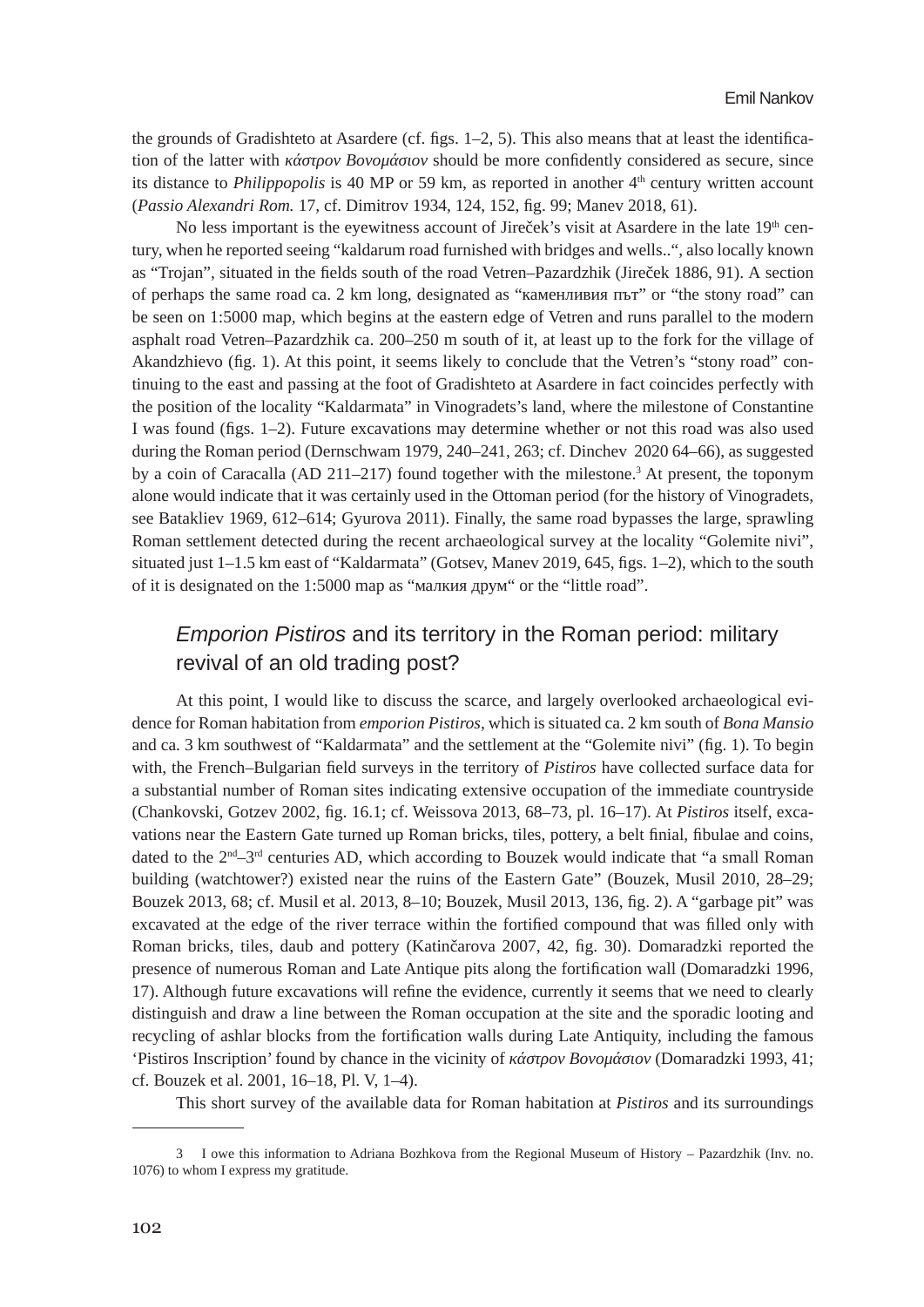shows that its scale was much more extensive than scholars are prepared to admit. The material and density of sites clearly demonstrate a busy life in the countryside, one of which has already been identified on an inscribed plaque found at Rome as *vicus Lisenon Philippopoli* in AD 227. The monument lists soldiers from the Praetorian Guard, originating from 17 villages (*vici*) in the territory of *Philippopolis*, who made a dedication to Asclepius Zimidrenus (*CIL* VI 32543). One of them, Marcus Aurelius Flavius Mucianus from *vicus Lisenon*, was already a priest (*sacerdos*) of Asclepius Sindrinus by AD 241 (*CIL* VI 30685). The Thracian name Zimidrenus/Sindrinus, most probably a toponymic epithet, would suggest a local divinity or regional hero known to have been worshipped at the sanctuary near the village of Patalenitsa (Batkun), Pazardzhik district, situated ca. 20 km southeast of Vetren (see description with lit. in Valchev 2015, 261–268). Two more inscriptions from the vicinity of Vetren may confirm the Roman military presence associated with *vicus Lisenon:* (1) а fragmentary dedication from the area of the "Tekera" springs, situated ca. 1 km southwest of Gradishteto at Asardere, has been put forward as evidence for a settlement of veterans from the Flavian period involved with policing the Sredna Gora mountain crossing via the *Succi* Pass (*Succorum claustra*: Amm. Marc. 21. 13, 6; cf. Gerov 1961, 112, n. 2 with Kalinka 1906, no. 215 = *IGBulg* III.1 1070; Gerov 1980, 51, n. 120); and (2) a badly preserved Latin inscription in *tabula ansata* dated to the 1st –3rd century AD originating from an unspecified location around Vetren (Škorpil, Škorpil 1892, 96, no. 19 = *CIL* III 12332; cf. Mihăescu 1978, 141, n. 19).

The military backdrop described above coupled with the close proximity to the *'Via Diagonalis'* would eventually have led to the establishment of infrastructure suitable for providing services to travellers on a regular basis, including the *cursus publicus*, in conjunction with the construction of a road station along with its constituent elements – *praetoria*, *tabernae*, *stabula*, etc. (Torbatov 2004, 80–83, figs. 6–7; Panaite 2015, 598), came to be known in the *Itinerarium Antonini* (136. 2) as *Lissae* (cf. Miller 1916, 534; Velkov 1962, 36; Soustal 1991, 336). Military road posts (*stationes*) played an integral part in policing the main roads and were normally stationed nearby (Nikolov 1994, 126–127; Torbatov 2004, 82; Panaite 2015, 598). Typically, at stations along *viae publicae*  local residents were required and later reimbursed by the state to provide wagons, animals and food (Tacheva 2004, 31–32; cf. Kolb 2018, 5). During the 3rd century AD *emporia* were established in the province of *Thracia*, e.g. *Pizos*, *Thouida* among others, in order to provide means of transportation (Soustal 1991, 405–406; Nedyalkova 2012, 382; Boyanov 2014, 121–141; cf. Kolb 2018, 5). Along these lines, it is symptomatic that *Parembole*, situated near the village of Belozem, Plovdiv district, is attested both as a *mutatio* and an *emporion* on the *'Via Diagonalis'* in the 4<sup>th</sup> century AD (*Itin. Burdig.* 568. 6; *Passio Alexandri Rom.* 21; Soustal 1991, 388; for a military diploma of AD 235, mentioning *Parembole*, see Dana 2020, 335, n. 71). Perhaps, this may explain why the extinguished life at *Pistiros* was rekindled again, calling upon its former significance as a trading post in the heart of the Odrysian kingdom during the Classical period.

# Other milestones associated with *mansio Lissae* and *Bona Mansio:* the curious cases of two *'pierre errante'*

Essential to the discussion here is the fact that there are two other milestones associated with *Bona Mansio* and its predecessor *Lissae* on the *'Via Diagonalis'*, which traverses the westernmost fringes of the territory of *Philippopolis*. Unfortunately, neither of them has been found *in situ* (fig. 5), but they both contain *Philippopolis* as *caput viae*, half preserved mileage figures, and, significantly, one features successive inscriptions applied on four separate occasions in the course of 120 years.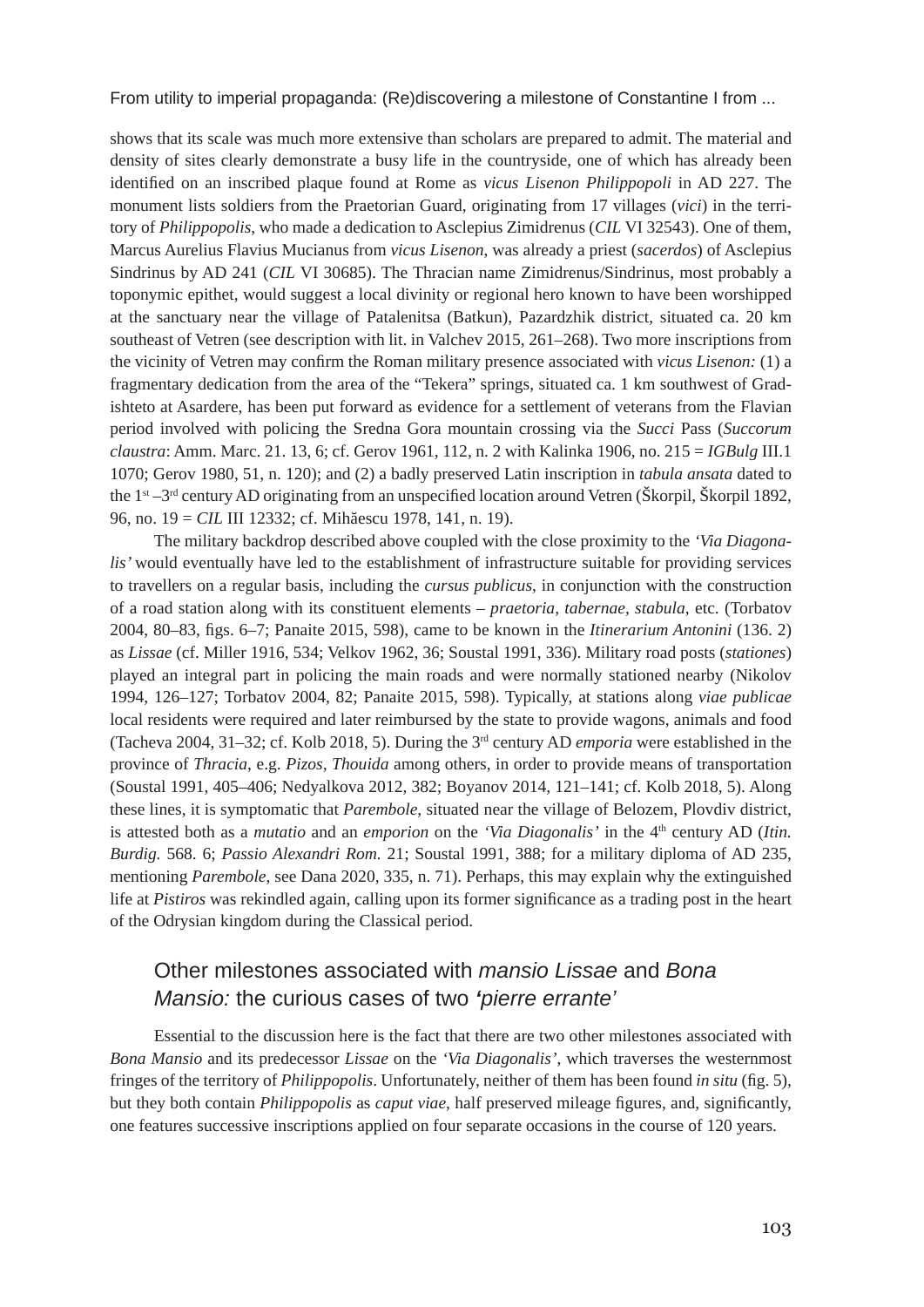

*Fig. 4. A. The milestone of Gordian III from the town of Vetren, Pazardzhik district (photo IGBulg III. 1. 1069; line drawing of mileage figure E. Nankov); B. The milestone of Gordian III from the village of Ioakim Gruevo, Plovdiv district (photo IGBulg III. 1. 1375; line drawing of mileage figure E. Nankov); C. The milestone of Gordian III, Constantine I and Julian at the Monastery "St. Nicholas" near the village of Kalugerovo, Pazardzhik district, a detail of the inscription of Gordian III (photo and line drawing of mileage figure E. Nankov)*

*Обр. 4А. Пътната колона на Гордиан III от гр. Ветрен, обл. Пазарджик (снимка по IGBulg III. 1. 1069; рисунка на числото, обозначаващо милите Е. Нанков); Б. Пътната колона на Гордиан III от с. Йоаким Груево, обл. Пловдив (сн. по IGBulg III. 1. 1375; рис. на числото, обозначаващо милите Е. Нанков); В. Пътната колона на Гордиан III, Константин I и Юлиан от манастира "Св. Никола" до с. Калугерово, обл. Пазарджик, детайл от надписа, посветен на Гордиан III (сн. и рис. на числото, обозначаващо милите Е. Нанков)*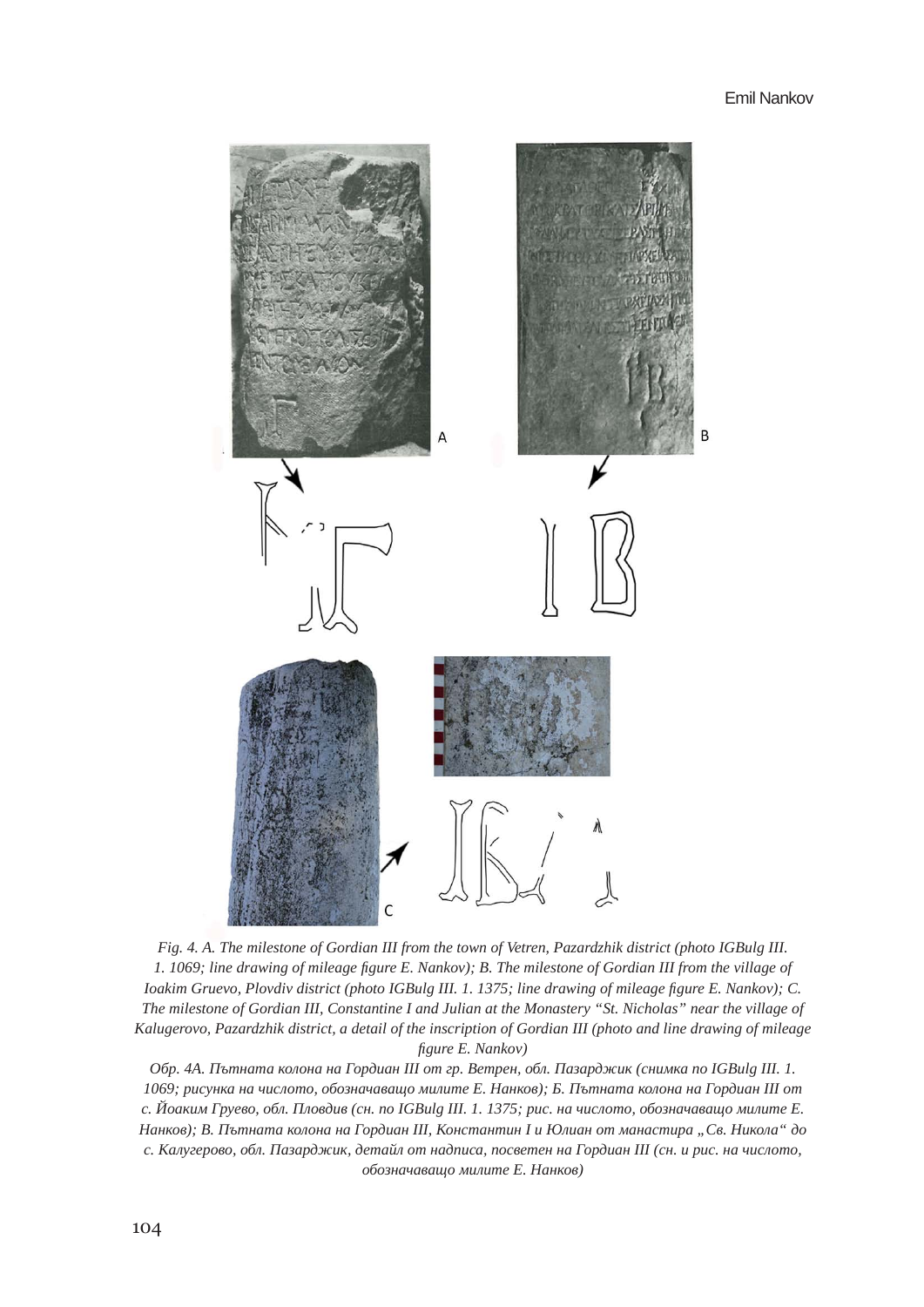### **The milestone of Gordian III**

The first milestone (figs. 4a; 5) dated to the reign of Gordian III (AD 238–241) was published by Albert Dumont in 1868 (Dumont 1868, 441), who saw it in Pazardzhik at the house of the French engineer M. de Verny, according to whom the milestone came from Hisardzhik (Vetren). In spite of the lack of specific details and thanks to an early suggestion by Jireček, it has long been considered to have come from Gradishteto at Asardere, situated ca. 5 km east of the town of Vetren (Jireček 1877, 35; cf. Jireček 1886, 91, repeated by Shkorpil, Shkorpil 1885, 16, Mutafchiev 1915, 359, Miller 1916, 536 and Deliradev 1953, 192; but not mentioned by Kalinka 1906, no. 59 and Todorov 1937, 26). For the milestone is historically related with *Lissae*, the Roman predecessor of *Bona Mansio* (cf. *IGBulg* III.1 1069). However, recent archaeological excavations (2002, 2016–2018) at Gradishteto have confirmed the lack of physical remains and habitation strata dated to the  $2<sup>nd</sup>$  and  $3<sup>rd</sup>$  centuries AD (Chankovski et al. 2004, 1253; cf. Manev 2018, 60). While attractive, the idea that the milestone might have been used at Asardere as a *spolium*, in a building dating from the  $5<sup>th</sup> - 6<sup>th</sup>$  centuries AD, has increasingly become a moot point. Jireček's suggestion, therefore, should be treated with caution and not taken for granted. The least one can conclude is that originally the milestone of Gordian III must have been set up elsewhere. Perhaps it was found at Hisardzhik (Vetren) itself after all, as initially reported (Dumont 1868, 441). A possible clue is provided by the letters for the miles (ΜΓ) whose numerical reading as 43 MP (fig. 4.A) seems warranted (Iliev 2019, 83), corresponding to 63 km, which is the actual distance between Vetren and Plovdiv (fig. 5). *Itinerarium Antonini* (136. 2) records the distance from *Philippopolis* to *Lissae* as 44 MP, so it may be argued that the milestone was set up a mile before the road station, just as the milestone from Vinogradets would be erected two miles before *κάστρον Βονομάσιον* a century later. Thus, *mansio Lissae* may be sought either someplace else in the plain, or along the foothills occupied by the town of Vetren (figs. 1–2).

### **The milestone of Gordian III, Constantine I and Julian**

The second milestone (figs. 4c; 5) contains four successive inscriptions of the so–called palimpsest type (cf. Kolb 2004, 154–155; Cooley 2012, 165–166) dedicated to at least three emperors. The earliest belongs to Gordian III (dated AD 238–241), the second to Constantine I and his sons (dated AD 333–337), and the last to Julian (dated AD 361–363) (*SIBulg* no. 228; most recently Sharankov 2019, 42, n. 7, 64–65, Appendix 1D, Fig. 21). Unfortunately, the circumstances surrounding its discovery are uncertain and the views about its original findspot remain split (Zahariev 1870, 75; Batakliev 1969, 562–564).

That the Monastery "St. Nicholas" at the village of Kalugerovo, Pazardzhik district, situated ca. 10 km northeast of Vetren, may be considered as the original place of the milestone has lent support to the proposition that there was a road station near the village of Kalugerovo at the locality "Zmeyovets" associated with an alternate route of the *'Via Diagonalis'*, along the course of the Topolnitsa River, running near the villages of Kalugerovo, Slavovitsa, Vinogradets, Lyubnitsa and over the Eledzhik peak near the church of "St. Spas", thereby avoiding the crossing via the *Succi* Pass (Deliradev 1953, 193, 215, Soustal 1991, 294–295; Gizdova 2012, 165; *contra* Tsonchev 1963, 12, n. 2).

Similarly, a late milestone with successive inscriptions dated to the  $4<sup>th</sup>$  century AD found broken in five fragments on the premises of the church "St. Spas" (*SIBulg* no. 33) was taken as a proof for the existence of this alternate road (fig. 5), despite Mutafchiev's observation that the road was difficult and unsuitable for armies (Mutafchiev 1915, 354–355, fig. 22, n. 100, Todorov 1937, 25, cf. Velkov 1961, 53; Mitova–Dzhonova 1994, 82–83). The real obstacle, however, lies in answering the following questions: was the column found *in situ* and was the road in operation during the Roman period (see also Miller 1916, Strecke 71, Abb. 168)? Recently, an archaeological survey established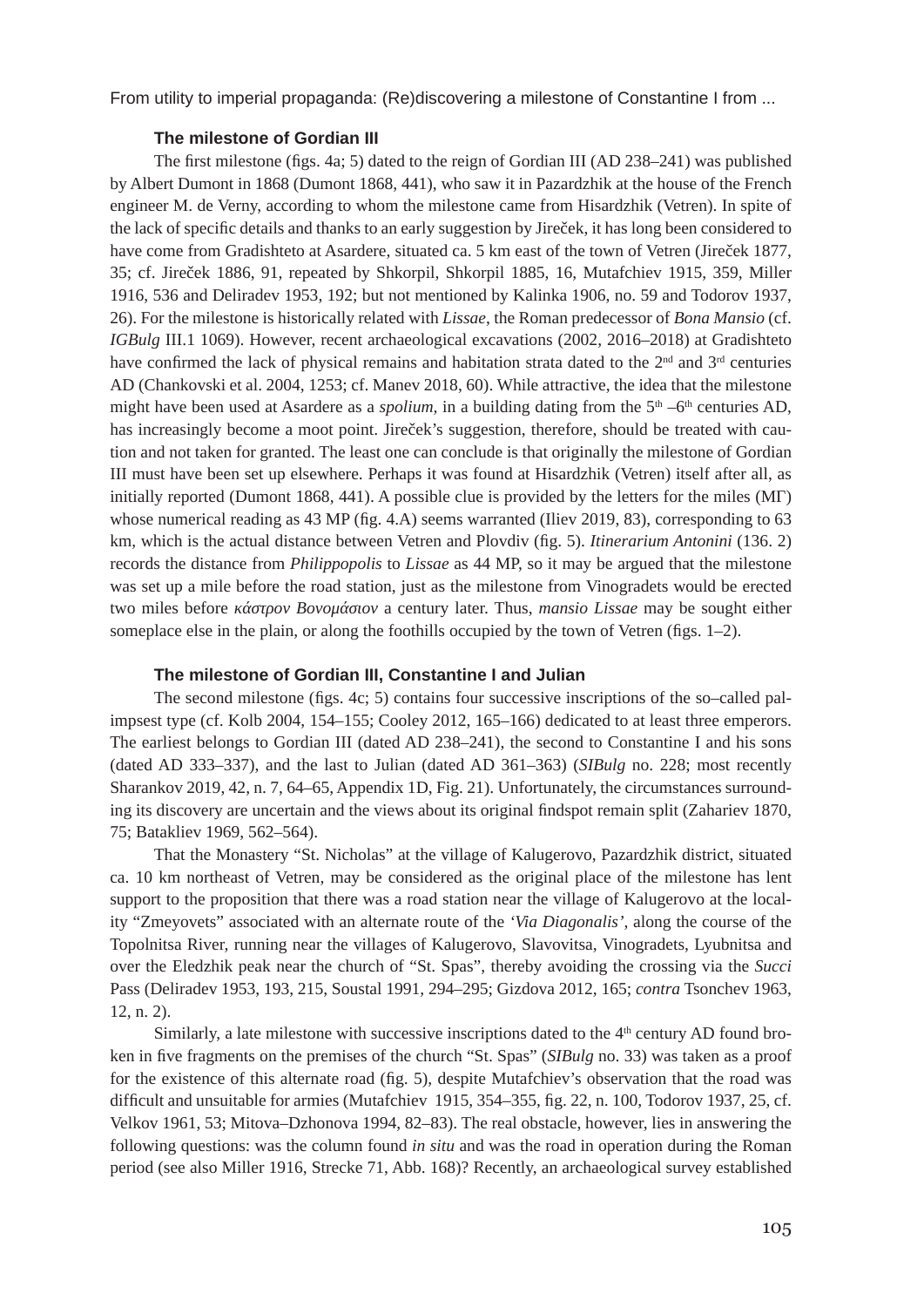#### Emil Nankov



*Fig. 5. The route of Via Diagonalis with road stations (mansiones) and halting stops (mutationes) in the territory of Philippopolis according to the Itinerarium Burdigalense. Discovered milestones (milliaria) are added for cross reference (map design E. Nankov)*

*Обр. 5. Трасето на Виа Диагоналис с пътните станции (mansiones) и спирките (mutationes) в територията на Филипопол според Бурдигалския пътеводител. Археологическите находки на пътни колони са добавени за информация (карта Е. Нанков)*

a network of Roman sites around Kalugerovo and at the fortress of Zmeyovets ( $2<sup>nd</sup>-3<sup>rd</sup>$  century AD) in particular (Boyadzhiev et al. 2018, 16–19, figs. 11, 13), whereas Gizdova reported the identification of a road through rescue excavations ca. 2–3 km north of the village (Gizdova 2012, 165; Boyadzhiev et al. 2018, 23). But should they necessarily imply the existence of a *via publica* and a road station near–by, especially since Kalugerovo stands ca. 5 km away to the east from the supposed route following a NW–SE axis between the villages of Tserovo, Slavovitsa and Vinogradets (fig. 5)? Petar Mutafchiev, who first argued for the presence of an alternate road, was initially ambivalent about its chronology (Mutafchiev 1915, 357), but in his later work he was inclined to date it as early as the  $6<sup>th</sup>$  century AD (Mutafchiev 1937, 547). With regard to the milestone from the church "St. Spas", Mutafchiev suggested that it was most likely taken from the old road traversing the lower ground near the village of Mirovo, in the municipality of Ihtiman (Mutafchiev 1937, 547; cf. Mutafchiev 1915, 354–355, fig. 22, n. 100), perhaps to be associated with the road station *Helice/Hilica* (*Itin. Ant.* 136, 1; *Itin. Burdig.* 567, 4) and *Egirca/Egirica* (*Tab. Peut.* VIII, 1; *Geogr. Rav.* IV 7) or the *mutatio Soneium* (Mitova–Dzhonova 1994, 96), the remains of which (*taberna*) were recently excavated ca. 3 km southeast of the village of Stambolovo (former Bodrovo), also in municipality of Ihtiman (Hadzhiangelov, Stoyanchova 2020, 492–502, figs. 1–3, cat. nos. 420–428).

In short, we have two "palimpsest" milestones from both ends of the Sredna Gora mountains crossing at the *Succi* Pass (Mitova–Dzhonova 1994, 77–78), recycled in later periods on the compounds of two churches situated on elevated grounds ca. 10 km away from the nearest road stations along the *'Via Diagonalis'* – *Helice/Hilica* in the territory of *Serdica* and *Lissae/Bona Mansio* in the territory of *Philippopolis* (fig. 5).

The complex biography of the milestone from Kalugerovo is by no means an unusual one. Almost identical cases involving original and reused milestones of Gordian III are known from the route of the *'Via Diagonalis'* in the territory of *Serdica* (Dinchev 2020, 73–76). Within a short segment of the road (ca. 2–3 km) between the town of Kostinbrod (the site "Primichur") and at the village of Mramor, Sofia district, were found, respectively, a milestone of Gordian III dated to AD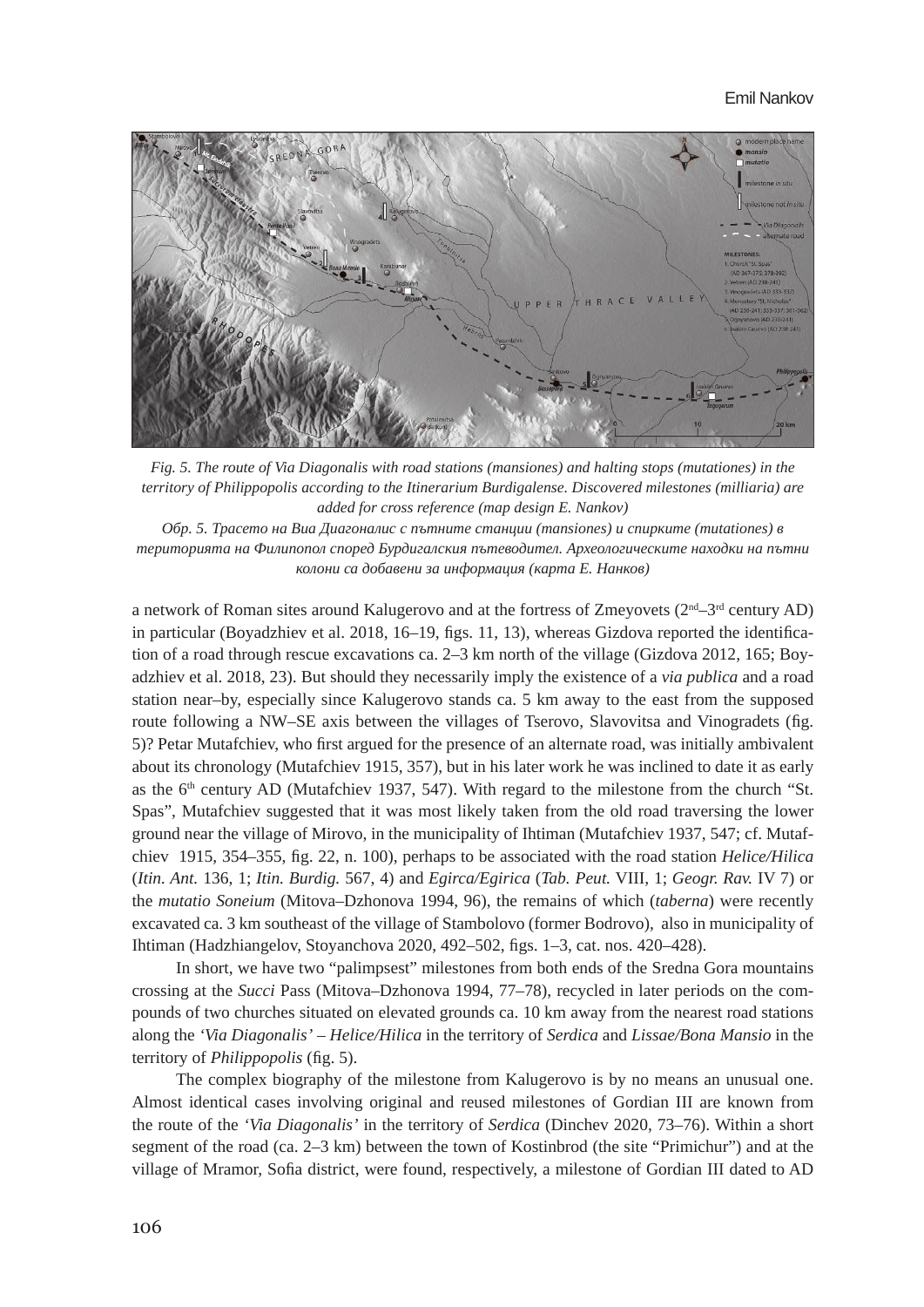238–241 (*IGBulg* IV 2016) and a "palimpsest" milestone dedicated to Gordian III (AD 238–241), Diocletian (AD 293–305) and Constantine I and Licinius (AD 317–324) (*IGBulg* V 5694). As recently demonstrated by Dinchev, they were most likely erected along the road not far away from each other, southeast of Kostinbrod, even though the milestone from Mramor with the successive inscriptions was found (not *in situ*) ca. 2 km east of the supposed route of the *'Via Diagonalis'* (Dinchev 2020, 76, figs. 43, 49c, f).

Recently, Sharankov reiterated Tsonchev's hypothesis that the milestone from Kalugerovo must have originally stood on the *'Via Diagonalis'* and was transferred to the Monastery "St. Nicholas" during the Middle Ages (Sharankov 2019, 64; cf. Tsonchev 1963, 12, n. 2; Conti 2004, 94, n. 51). Since, in my view, this offers more convincing epigraphic and historical arguments about the milestone's original position, I would like to elaborate on it by presenting new observations on the mileage figure. As convincingly restored by Sharankov (2019, 64, Appendix 1A), the Greek text on the column is identical to that on the milestone found at Hisardzhik (Vetren), which, as I discussed above, must have been erected 43 MP away from *Philippopolis*, a mile before the road station *Lissae* (*Itinerarium Antonini* 136. 2; *IGBulg* III.1 1069). Thus, they were set up within a short period of time during the reign of Gordian III, in AD 238–241, and both measured the distance in relation to *Philippopolis* as *caput viae*. Although the mileage figure immediately below the text is badly damaged, Sharankov identified the first letter, which he interpreted as  $I$  (= 10 MP), and added that the next letter was illegible due to the fact that the milestone was covered with lime (Sharankov 2019, 64; cf. Gerassimova–Tomova, Hollenstien 1989, 54). Through autopsy I identify the second letter as B or E, the area of which is almost entirely whitewashed, so the full figure should read 12 or 15 MP. I would prefer the former option, which is more in agreement with the traces on the stone (fig. 4.С). This, however, complicates the matter since another milestone (figs. 4.В; 5) with exactly the same text, mileage figure IB (12 MP = 17.7 km) and date (AD 238–241) was found near the village of Ioakim Gruevo, Plovdiv district, identified with *mutatio Tugugerum*, situated 12 MP west of *Philippopolis* (*Itin. Burdig*. 568. 3; Dobruski 1901, no. 84, 775–776; *IGBulg* III.1 1375; Tsonchev 1950, 71–72; Soustal 1991, 486). And this is even more striking in view of the assumption that typically the mileage figure was added on after the milestone had been set up (Bekker–Nielsen 2004, 40, n. 24). In any case, at the time of the dedication made to Gordian III the milestone from Kalugerovo would have been originally placed along the *'Via Diagonalis'* much closer to *Philippopolis*, i.e. between *mansio Bessapara* and *mutatio Tugugerum*, since the reading for the mileage would suggest a range of 11–19 MP or 16–28 km (fig. 5)

Regardless of how one solves the problem of the milestone's original position within that stretch of road during the 3<sup>rd</sup> century AD, several considerations seem to tip the scale in favour of the idea that the milestone was eventually transported to the area of *Bona Mansio,* as I would argue, most likely prior to Julian's passing through the territory of *Philippopolis* in AD 361. For clearly his dedication was inscribed last on the stone, overlapping with the earlier dedications made to Gordian III and Constantine I (Sharankov 2019, 65, n. 112, Appendix 1E). Arguably, there are enough traces of a third numerical letter ( $M = 40$  MP) immediately after the original mileage (IB = 12 MP), which, I think, was attempted and clumsily executed, again in Greek, in order to reflect the distance between its new location and *Philippopolis* (fig. 4.С). The milestone must have been taken westwards from the nearest available milestone cluster associated with the road infrastructure of the*'Via Diagonalis'* in the territory of *Philippopolis* (Dimitrov 1936, 137), namely the segment of road between *mansio Bessapara* and *mutatio Tugugerum* (fig. 5). The palaeographic features of the numeral M (= 40 MP), particularly the outward splaying vertical hastas, replacing that of Gordian III's dedication (IB = 12 MP), are also more indicative of a date in the  $4<sup>th</sup>$  rather than in the  $3<sup>rd</sup>$  century AD, thereby serving as an anchor for its secondary position near *Bona Mansio* (*κάστρον Βονομάσιον–Philippopolis* = 40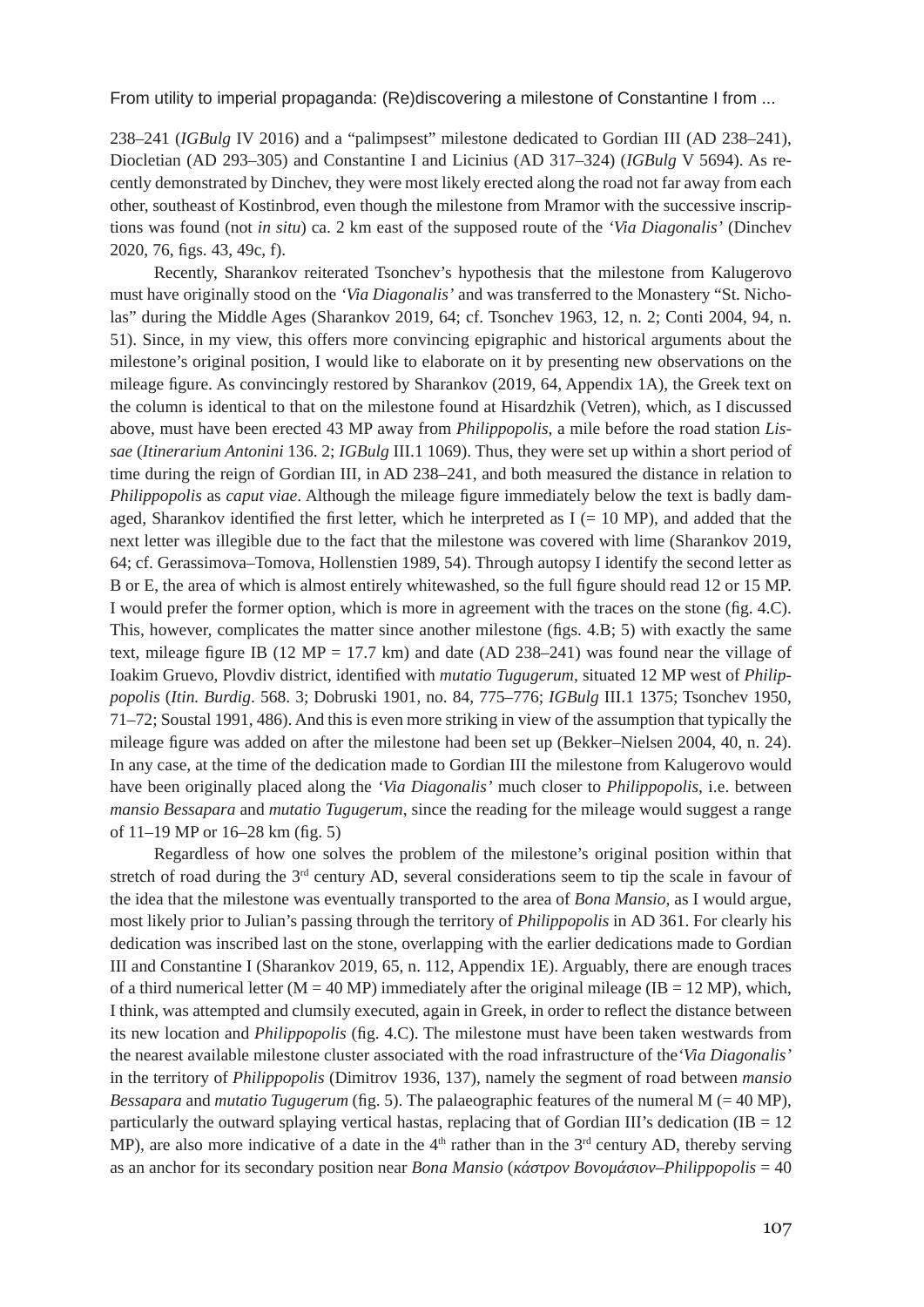MP: *Passio Alexandri Rom.* 17). This conclusion seems plausible, since there are several instances of dedications made to Julian from other Roman provinces involving transportation of older milestones and re–inscribed mileage figures associated with the earlier inscriptions (Conti 2004, 36, nos. 99, 109, 129).

Julian travelled between *Naissus* and *Constantinople* in November AD 361, but just a few months earlier, he successfully captured the *Succi* Pass and used it as a military base, with his *magister militum* Flavius Nevitta left in command of the Pass (Amm. Marc. 20. 4. 8, 21. 10. 2; Sharankov 2019, 54–55, n. 46; Mitova–Dzhonova 1994, 78). So eventually, it made strategic sense for him to lead his troops *en route* to Constantinople going next directly through the territory of *Philippopolis* and quickly emerging at *Bona Mansio* in the plain, rather than bypass the *Succi* Pass via the more difficult and arduous road over the Mt. Eledzhik and the longer loop it made between the villages of Lyubnitsa, Tserovo, Slavovitsa and Vinogradets (cf. *supra* and fig. 5). In expectation of his passing, the city magistrates at *Philippopolis* quickly took the chance to commemorate Julian's travel by re– inscribing an older milestone and transporting it closer to the territory of *Serdica*, perhaps emulating the more generous gesture of its officials who dedicated 11 milestones made anew between *Turres* (mod. Pirot) and *Serdica* (Sharankov 2019, 60, n. 96, fig. 1; Marcos 2019, map on p. 519; Appendix A).

### Concluding remarks

If the milestones from Vetren and Kalugerovo are to be associated with the *'Via Diagonalis'*, which is the most likely scenario based on the newly presented evidence from the mileage figures, then in reality *mansio Lissae*/*Bona Mansio* and *κάστρον Βονομάσιον* had either identical locations or were situated close to each other. Indeed, both propositions remain possible, and this is no doubt the sense one gets from the slightly diverging mileage figures recorded in the itineraries (44, 42 and 40 MP). Significantly, the grouping of the milestones from Vetren, Kalugerovo and Vinogradets along the road station's immediate vicinity seems to follow the same pattern (43, 40 and 38 MP) (fig. 5). While the findspot of the milestone from Vinogradets pinpoints the route in close proximity to *Bona Mansio/κάστρον Βονομάσιον*, the milestone from Kalugerovo encapsulates in a single monument the long history of this area as an important hub along the *'Via Diagonalis'*. In short, the consideration of mileage calculations on milestones in relation to those on other such stones from the same region and the recorded distances in literary *Itineraria* can be used to (1) confirm the accepted locations of *mansiones* and *mutationes*, and (2) help triangulate, discover the unknown locations of other such sites, in Bulgaria and elsewhere.

The milestones under consideration also capture the shift in the function of milestones as a medium of communication between the imperial administration and its subjects within the  $3<sup>rd</sup>$  and the 4<sup>th</sup> centuries AD; from a road accessory providing practical information to travellers (Gordian III) into an administrative tool displaying imperial propaganda (Constantine I and Julian). As I discussed above, road amenities were conceived of as part of larger organisms utilizing a wide range of resources on micro–regional level. More than one place within this compound in close proximity to *mansiones* may be considered suitable for erecting a milestone. Thus, evidently, the three milestones belonged to the so–called milestone clusters formed along *viae publicae* throughout the Roman Empire, particularly in the vicinity of road stations (Sauer 2014, 269–274, n. 62, Figs. 1, 8). The area of *Lissae* and *Bona Mansio* situated on the territory of *Philippopolis* was therefore no exception; for just before or after negotiating the difficult passage in the Sredna Gora mountains through the *Succi* Pass seemed like a perfect opportunity for a traveller to spend the night (cf. Mutafchiev 1915, 358–359; Mutafchiev 1937, 535–536), it was equally beneficial for the city magistrates at *Philippopolis* to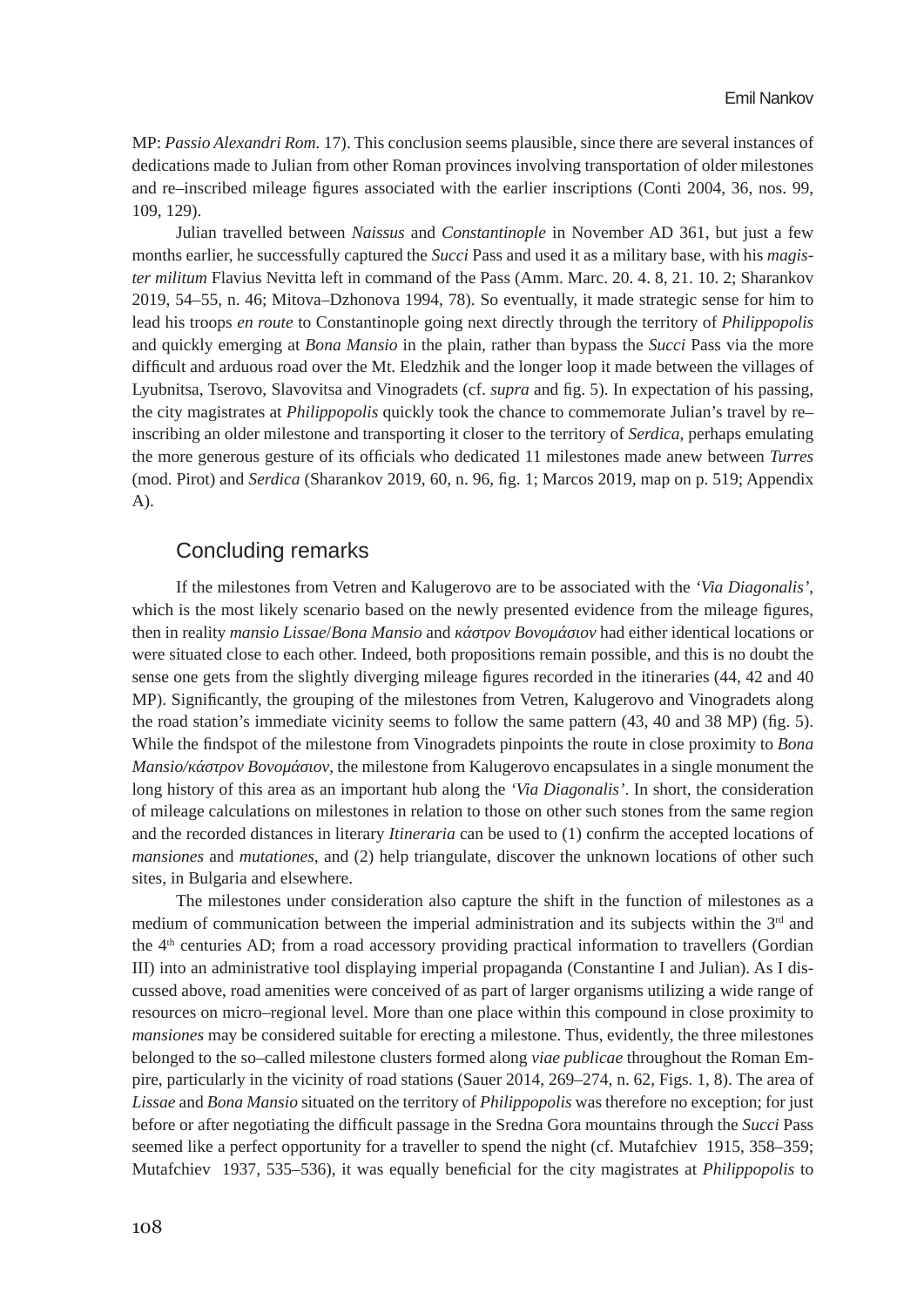seize the chance to showcase their loyalty to Rome by erecting milestones along the *'Via Diagonalis'* in expectation of imperial benevolence.

### Appendix I

#### **Milestone from the village of Vinogradets, Pazardzhik district (fig. 3)**

*Editions:* Zhlegov 1978, 74–75, fig. 1 (blurry photo); Boyadzhiev 1990, no. 90 (no photo)

*Provenance:* Found by chance in the locality "Kaldarmata", situated ca. 4 km south of the village of Vinogradets, Pazardzhik district in 1964 by bulldozers which were deep–ploughing fields to be cultivated for vineyards. The stone was taken to the house of Nicola Dobriyanov, a resident of Vinogradets, and eventually handed down to Dimitar Zhlegov, a student of history at the Sofia University "St. Kliment Ohridski", and from 1965 until 1993 an employee of the Regional Museum of History–Pazardzhik.

*Location:* Currently stored at the lapidarium of the Regional Museum of History – Pazardzhik, Inv. no.  $A - 713$ .

*Description:* Column of white marble, with multiple shallow, linear scratches presumably left from the bulldozers upon discovery. Only the upper part is preserved; the top is almost flat, the lower end is cut at an angle. The longer side is 57 cm and the shorter side is 26 cm h., diam. 32 cm (top). Latin inscription; four lines preserved, starting at 7 cm from the top and taking up a half of the column's circumference. Letters: 6–10 cm h., 2,5–3,5 cm w. In the first line the letters are smaller: 6–7 cm. There are no traces of earlier lettering.

#### *Transliteration:*

DN F[ ] CONSTANTINO PIO MAXIMO VICTORIS AC TRI [ ]PER AVG ET [ ]TANTIO //////////////////////////////////////////////

Reading:

 *D(omino) n(ostro*) *F[l(avio)] Constantino Pio <Felici> Maximo Victori{s} ac Tri– [umphatori, sem]per Aug(usto) et* 4 *[Constantino et Cons]tantio [*et *Constanti nob(ilissimis) Caes(aribus)]*

1. D(ominum) n(ostrum) Constantino <no> (Zhlegov); D(omino) n(ostro) Constantino <no> (Boyadzhiev). I noticed F on the stone, to be restored as *F[l(avio)].* I read PIO instead of <no>. 2–3. [maximo] victori ac tri[umfatori sem]per Aug(usto) et (Zhlegov); [maximo] victori ac tri[umphatori sem]per Aug(usto) et (Boyadzhiev). Felici is omitted but should be supplied in order to complete the epithet Pio in the preceding line. I read VICTORIS, perhaps the stonecutter's mistake. 4. [Cons]tantino (Zhlegov); [Cons]tantino | [et Constanti et Constantio | [nobilissimis Caes(aribus)] (Boyadzhiev). 5. [et Constanti et Constantio] (Zhlegov). 6. [nob(ilissimis) Caes(aribus)] (Zhlegov).

*Translation:* "To our Lord, Flavius Constantinus, Pious, Fortunate, Maximus, Victor and Triumphator, forever Augustus and Constantinus and Constantius and Constans, most noble Caesars."

*Date:* late June AD 334–early AD 335.

*Discussion:* The arrangement and the wording of the text are almost identical to several mile-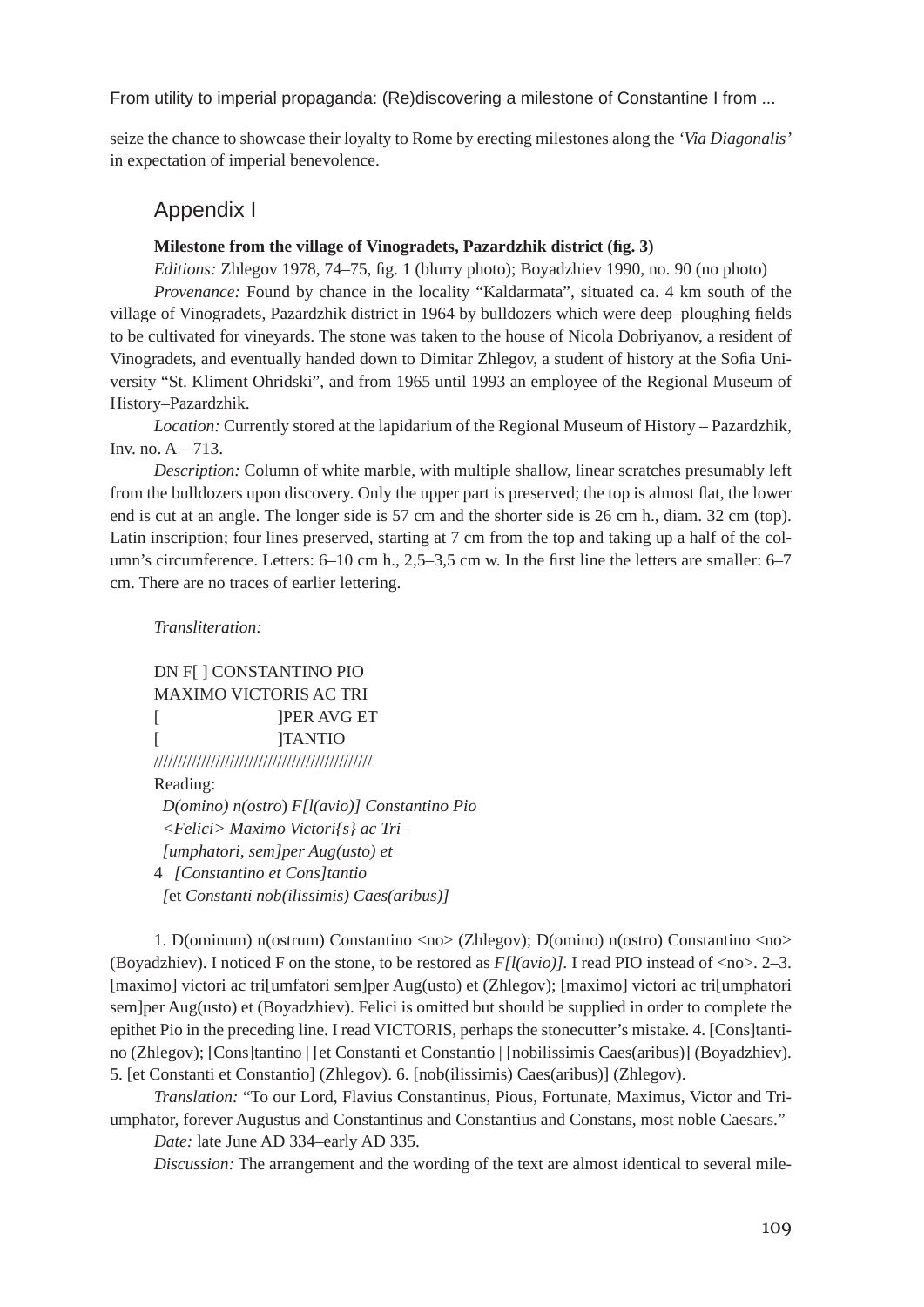stones from the provinces of *Thracia*, *Haemimontus*, *Moesia Secunda* and *Scythia Minor* dated to AD 333–337; three originate from the road *Anchialus–Philippopolis* (Kirilovo, Korten, region of Sliven) and three from the road *Marcianopolis–Anchialus* (*Mesambria*, Koparan [mod. Poroy], Goren Chiflik, Varna district) (*SIBulg* nos. 150, 152, 170, 189, 199, 200; cf. Grünewald 1990, nos. 420–423, 431–435, 466 for milestones from *Galatia*, *Pontus Polemoniacus* and *Caria*; cf. also Isaac 2018, 63, no. 3, who lists several milestones of Constantine I dated AD 333–337 from Judaea, Syria and Arabia). The dedicatory language is formulaic, with minor variations regarding Constantine I's titulature and the order of his sons' names (for the imperial titles *Pius Felix Maximus Victor semper Augustus* and *Victor ac Triumphator*, see Grünewald 1990, 137–138, 147–150, nos. 303, 381, 384, 428–430, 436). Most likely, there was no *caput viae* and numerical indication for the distance in *m(ilia) p(assuum)* below the text, even though this should not be taken for granted (e.g. *SIBulg* nos. 1, 45, 202; Grünewald 1990, no. 420, 422, 423).

Constantinus II was proclaimed *Caesar* on 1 March AD 317; Constantius on 8 November AD 324; Constans on 25 December AD 333. Constantine I died on 22 May AD 337. The imperial title *maximus victor ac triumphator semper Augustus* was introduced after the Gothic wars in AD 328/332 (Grünewald 1990, 147–150, 180). These facts circumscribe the date within AD 333–337 (Zhlegov 1978, 75; Boyadzhiev 1990, no. 90). I narrow down the date to the summer of AD 334 – early AD 335, since Constantine I was at *Constantinople* on 17 June and at *Singidunum* on 5 July AD 334 according to the Theodosian Code (*CTh*. 1. 22. 2; 10. 15. 2). One may expand this dating to include early AD 335, when Constantine returned to Constantinople by 22 March of that year (*CTh*. 10. 10. 3). This dating is worth considering because the missing bottom portion of the column does not allow us to see whether any additional text was inscribed, whether this milestone was purely honorific or if it also advertised some imperial legislative action that Constantine took toward *Philippopolis*, just as is evident on Julian's milestones from Serdica. The column could have been inscribed before or after Constantine's passage through the region in late June AD 334 – early AD 335. Presumably he passed by *Bona Mansio* as well in the context of his travels related to the wars against the Limigantes and the Sarmatians (Velkov 1959, 32; Marcos 2014, 763, n. 76; Doležal 2019, 244–246). In a similar vein, one can consider the case of the emperors Valens and Valentinian I, who conducted state affairs, while staying at *Bona Mansio* thirty years later, on 27 May AD 364 (*CTh*. 7. 4. 12; 14. 2. 1; cf. also Velkov 1959, 34, n. 6; Destephen 2016, 161–166). Although imperial visits sometimes did not necessarily prompt local communities to erect milestones in their honour, as has been shown for the Late Roman milestones in Asia Minor (cf. Destephen 2018, 175–176), the epigraphic evidence from *Thracia* and elsewhere seems to paint a different picture (Velkov 1961, 51–52; cf. Cooley 2012, 163, n. 132). In addition, written accounts demonstrate that the emperors often travelled between Central Europe and Asia Minor specifically for military purposes. In the case of Gordian III, his Balkan itinerary was related to his Persian campaign, and more specifically, to his wars against the Carpi in Asia Minor in AD 242 (Gerassimova–Tomova, Hollenstein 1989, 49–50; Bartels 2014, 230–232). His passage was commemorated through 12 milestones, half of which were erected between *Serdica* and *Philippopolis* (see list in Bartels 2014, 224, n. 6). Among other things, the death of Constantius II prompted Julian's travel between *Naissus* and *Constantinople* in AD 361, which was commemorated through the erection of 11 milestones on the territory of *Serdica* and one on the territory of *Philippopolis* (Sharankov 2019; Marcos 2019, 519, Appendix A), most likely to be associated with *Bona Mansio*.

#### Acknowledgements

I would like to express my gratitude to Dan Dana (Centre National de la Recherche Scientifique) and Moyses Marcos (California State University, Northridge) for their helpful feedback and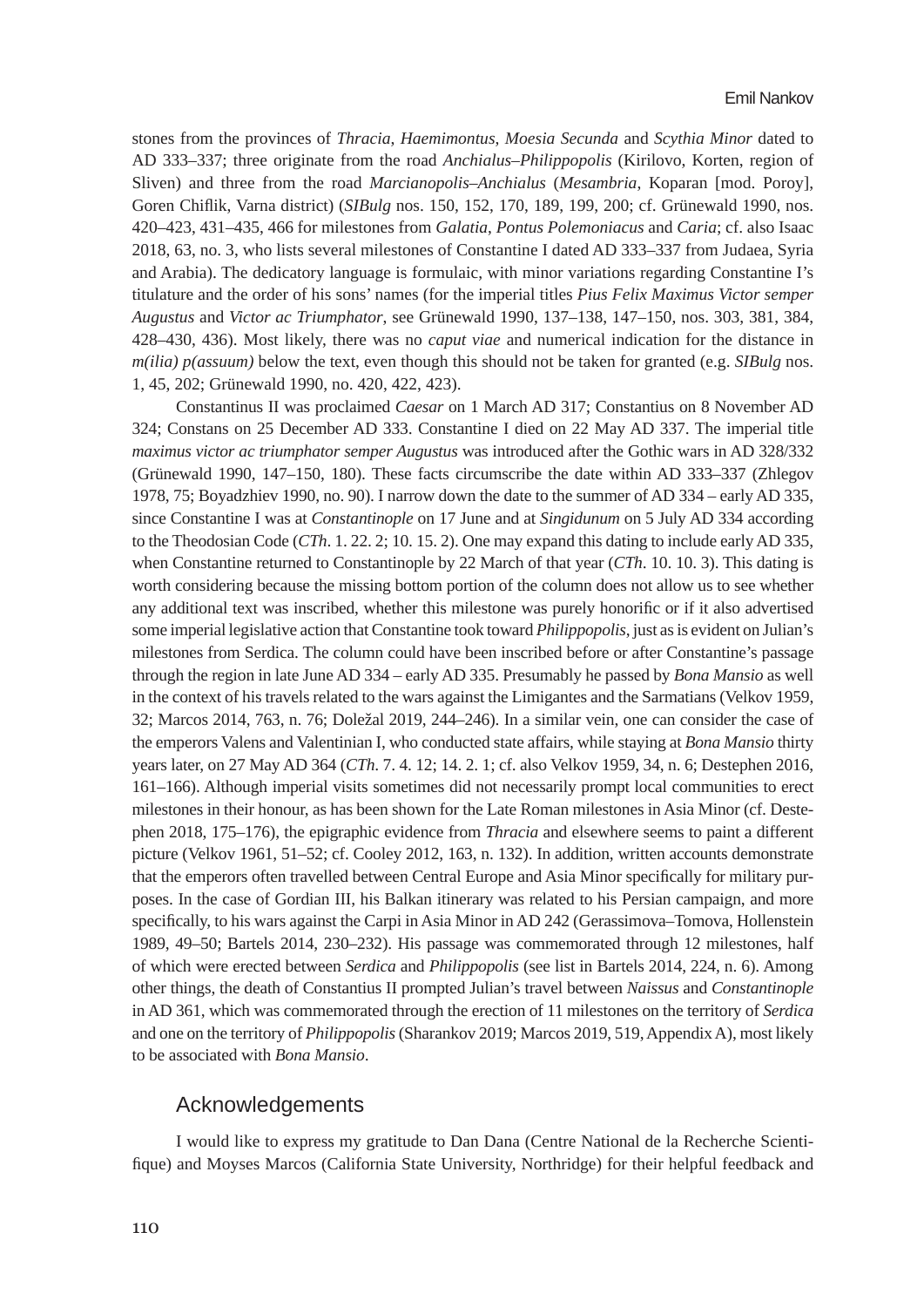suggested improvements on an earlier draft of this paper. Thanks are also due to the two anonymous reviewers for their valuable comments.

### References

- Băjenaru, C. 2010. *Minor Fortifications in the Balkan–Danubia Area from Diocletian to Justinian*. Cluj-Napoca: Editura Mega.
- Bartels, J. 2014. Meilensteine und Barbaren. Die Straßenbaupolitik auf dem Balkan unter Maximinus Thrax und Gordian III. In Kolb, A. (ed.) *Infrastruktur und Herrschaftsorganisation im Imperium Romanum*. Berlin: De Gruyter, 222–245.
- Batakliev, G. 1969. *Pazardzhik i Pazardzhishko. Istoriko-geografski pregled*. Sofia: Издателство Профиздат. (in Bulgarian).
- Bekker–Nielsen, T. 2004. *The Roads of Ancient Cyprus*. Kobenhavn: Museum Tusculanum Press.
- Boyadzhiev, D. 1990. Ezikat na kasnite latinski nadpisi ot Balgaria. *Godishnik na Sofiyskia Universitet Fakultet po Klasicheski i Novi Filologii*, 78.2 (1984), 3–33 (in Bulgarian).
- Boyadzhiev, K., Ivanov, N., Bozhkova, A., Guadeli, A., Mitrinova, E., Petrov, V. 2018. Novi danni za arkheologicheskata karta na Pazardzhishka oblast. Rezultati ot terenni izdirvaniya v zemlishtata na selata Kalugerovo, Pamidovo, Dinkata i Shtarkovo. *Godishnik na Regionalen istoricheski muzei – Pazardzhik* IX, 7–41 (in Bulgarian).
- Boyanov, I. 2014. *Diskoduratere i emporiite v Rimska Trakiya*. Sofia: Avalon (in Bulgarian).
- Bouzek, J. 2013. The Czech Sector and Other Excavations: Comparative Stratigraphy and Chronology. In Bouzek, J., Domaradzka, L., Gotzev, A., Archibald, Z. H. (eds) *Pistiros V. Excavations and Studies*. Prague: Charles University Press, 66–69.
- Bouzek, J., Musil, J. 2010. The Southern House: the Last Phases and Notes on the Earlier Situation. In Bouzek, J., Domaradzka, L., Archibald, Z. H. (eds) *Pistiros IV. Excavations and Studies.* Prague: Charles University Press, 24–41.
- Bouzek, J., Musil, I. 2013. Emporion Pistiros. Arkheologicheski prouchvaniya v kv. B16. *Arheologicheski otkritiya i razkopki prez 2012 g.* Sofia, 135–136 (in Bulgarian).
- Bouzek, J., Domaradzki, M., Domaradzka, L., Taneva, V. 2001. Fortification and Urban Planning of the Emporion Pistiros (Adzijska Vodenica). *Archeologia* 52 (Warsaw), 7–18.
- Božilova, V. 1980. Revue des études épigraphiques en Bulgarie 1902–1978. *Arheološki vestnik* 31, 220–234.
- Chankowski, V., Gotzev, A. 2002. Pistiros et son territoire: les premiers résultats de la prospection franco–bulgare. In Bouzek J., Domaradzka L., Archibald Z.H., (eds) *Pistiros II. Excavations and Studies*. Prague: Charles University Press, 271–282.
- Chankowski, V., Gotzev, A., Nehrizov, G. 2004. Pistiros (Bulgarie), dans Rapport sur les travaux de l'École française d'Athènes en 2003 et 2004. *Bulletin de Correspondance Hellénique* 128–129, 1226–1253.
- Cooley, A. E. 2012. *The Cambridge Manual of Latin Epigraphy*. Cambridge: Cambridge University Press.
- Conti, S. 2004. *Die Inschriften Kaiser Julians* (= Altertumswissenschaftliches Kolloquium 10). Stuttgart: Steiner.
- Dana, D. 2020. Les corps de garde dans les diplômes militaires. In Wolff, C., Faure, P. (eds) *Corps*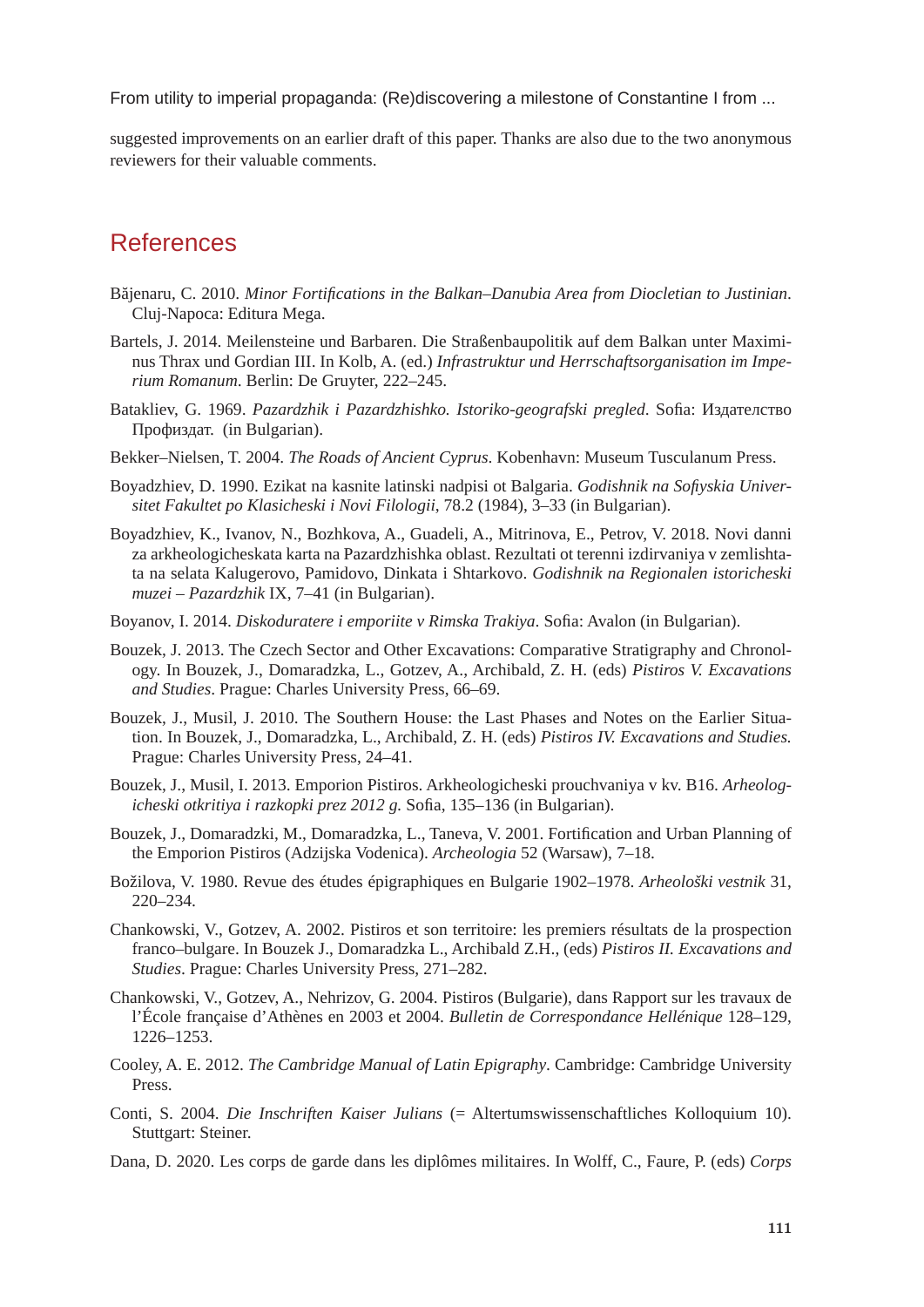*du chef et gardes du corps dans l'armée romaine. Actes du septième Congrès de Lyon (25 – 27 octobre 2018)*. Lyon: Centre d'études et de recherche sur l'Occident romain (CEROR), 319–368.

- Deliradev, P. 1953. *Prinos kam istoricheskata geografiya na Trakiya*, I. Sofia: Izdanie na balgarskata akademiya na naukite (in Bulgarian).
- Dernschvam, H. 1979. *Dnevnikat na Hans Dernschvam za patuvaneto mu do Tsarigrad prez 1553– 1555 g*. Sofia: Otechestven front (in Bulgarian).
- Destephen, S. 2016. La naissance de Constantinople et la fin des voyages impériaux (IV<sup>e</sup>-V<sup>e</sup> siècle). *Antiquité Tardive* 24, 157–169.
- Destephen, S. 2018. The Late Milestones of Asia Minor. *Gephyra* 16, 173–184.
- Dimitrov, D. 1934. Patuvaneto na Sv. Aleksandar Rimski prez Trakiya. *Izvestiya na Bulgarskiya arheologicheski institut* VIII, 116–161(in Bulgarian).
- Dimitrov, D. 1936. Za strategiite i teritoriite v rimska Trakiya. *Godishnik na Nardoniya Muzei* 6 (1932–1934), 123–166
- Dinchev, V. 2020. *Skretiska–Kratiskara. Rezultati ot poslednite prouchvaniya na rezidentsiyata i patnata stantsiya. Trasetata na Diagonalniya transbalkanski pat (Via diagonalis) v raiona*. T. II. (=Razkopki i Prouchvaniya, kn. XLIII). Sofia: NAIM–BAN (in Bulgarian).
- Dobruski, V. 1901. Materiali po arkheologiyata na Balgariya. *Sbornik za narodni umotvoreniya, nauka i knizhnina* XVIII, 704–812.
- Doležal, S. 2019. Constantine's military operations against the Goths and the Sarmatians in 332 and 334. *Eirene. Studia Graeca et Latina* 55, 231–257.
- Domaradzki, M. 1993. Pistiros Centre commercial et politique dans la vallée de Maritza (Thrace). *Archeologia* 44 (Warsaw), 35–57.
- Domaradzki, M. 1996. Interim Report on Archaeological Investigations at Vetren–Pistiros, 1988– 1994. In: Bouzek, J., Domaradzki, M., Archibald, Z. H. (eds.). *Pistiros I. Excavations and Studies*. Prague: Charles University Press, 13–34.
- Dumont, A. 1868. Nouvelles archéologiques et correspondance. *Revue Archéologique* 18, 441–443.
- Filov, B. 1908. Epigraficheski sitnezhi. *Periodichesko spisanie na balgarskoto knizhovno druzhestvo* 68, 625–642 (in Bulgarian).
- Gerassimova–Tomova, V., Hollenstein, L. 1989. Drei unpublizierte Meilensteine aus Bulgarien. In: Herzig, H. E. / Frei–Stolba, R. (eds.). *Labor omnibus unus. Gerold Walser zum 70. Geburtstag dargebracht von Freunden, Kollegen und Schülern* (= Historia Einzelschriften 60), 45–58. Stuttgart: Steiner.
- Gerov, B. 1961. Römische Bürgerrechtsverleihung und Kolonisation in Thrakien vor Trajan. *Studii Clasice* 3, 107–116.
- Gerov, B. 1980. Zememladenieto v rimska Trakiya i Miziya (I–III v.). *Godishnik na Sofiyskia Universitetm Fakultet po Klasicheski i Novi Filologii* 72.4 (1977), 7–143 (in Bulgarian).
- Gizdova, N. 2012b. Kalugerovo. In Ivanov, R. (ed.) *Tabula Imperii Romani, K 35/2: Philippopolis*. Sofia: Tendril Publishing, 165.
- Gotsev, A., Manev, A. 2019. Terenni izdirvaniya v raiona na reka Asardere, obsht. Septemvri. *Arheologicheski otkritia i razkopki prez 2018 g*. Sofia, 644–646 (in Bulgarian).
- Grünewald, Th. 1990. *Constantinus Maximus Augustus. Herrschaftspropaganda in der zeitgenössischen Überlieferung*, Stuttgart: Steiner.
- Gyurova, A. 2011. *Vinogradets, Karamusal, Kara Mursel. Vaznikvane i zhivot na edno balgarsko*  selo. Vinogradets: IK na "Ekoprogres" (in Bulgarian).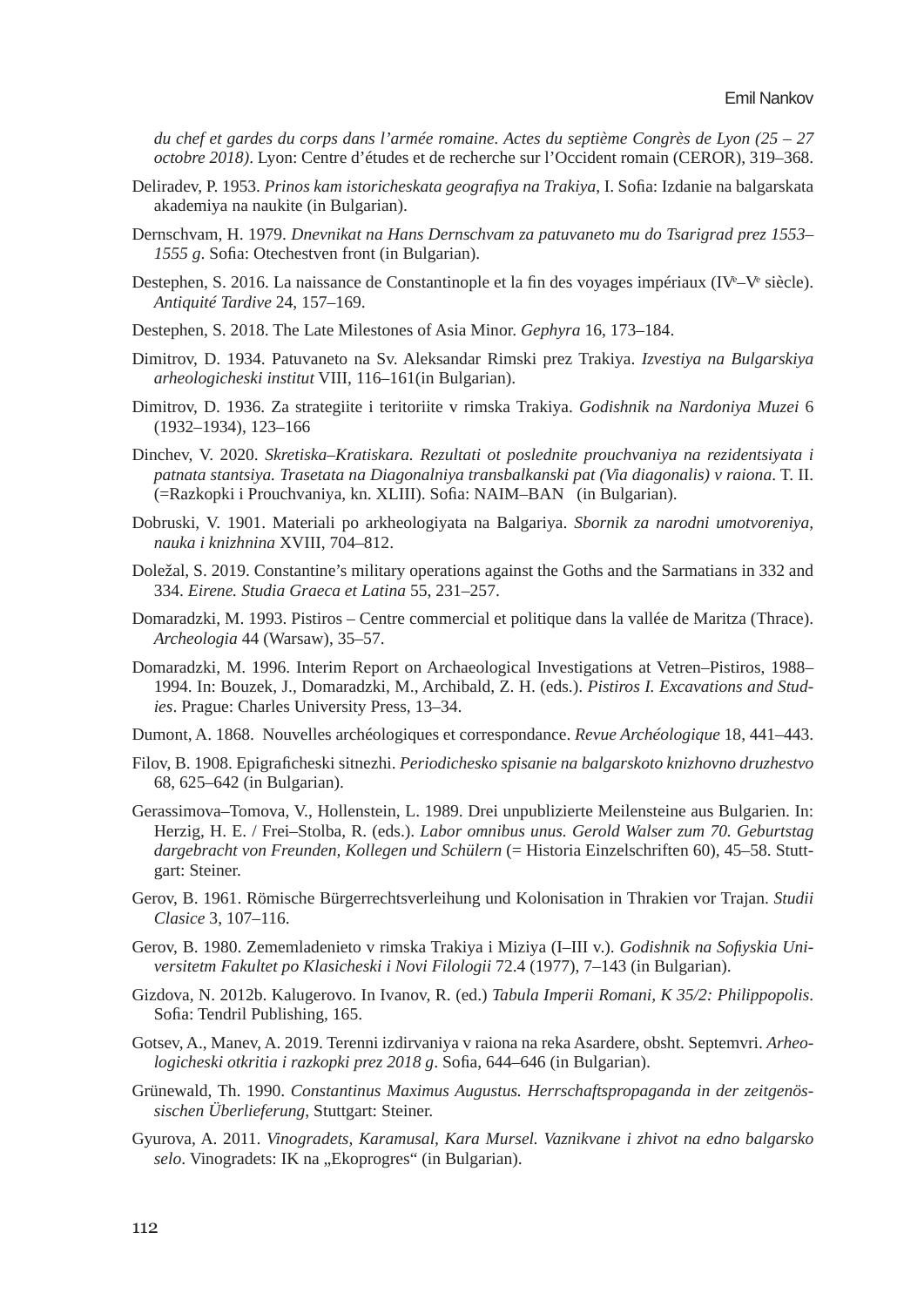- Hadzhiangelov, V., Stoyanchova, D. 2020. Obekt 1 krai Stambolovo, obshtina Ikhtiman. V Popov, H. (sast. i red.) *Potok prez vremeto. Spasitelni arkheologicheski prouchvaniya po razshirenieto na gazoprenosnata mrezha na "Bulgartransgaz" EAD*, Natsionalen arheologicheski muzei, katalozi: Supplementum 1, 492–502 (in Bulgarian).
- Hollenstein, L. 1975. Zu den Meilensteinen der römischen Provinzen Thrakien und Moesia Inferior. *Studia Balcanica* 10, 23–44.
- Iliev, I. 2019. Antichni svidetelstva za Besapara. *Godishnik na Regionalen istoricheski muzei Pazardzhik* X, 78–92 (in Bulgarian).
- Isaac, B. 2018. The Inscriptions on the Milestones from the Bet Neṭofa Valley. *'Atiqot* 93, 61–64.
- Jireček, C. 1877. *Die Heerstrasse von Belgrad nach Constantinopel und die Balkanpässe. Eine historisch-geographische Studie*. Prag: Tempsky.
- Jireček, C. 1886. Arhäologische Fragmente aus Bulgarien. *Archäologisch-epigraphische Mitteilungen aus Österreich-Ungarn* 10, 43–104.
- Kalinka, E. 1906. *Antike Denkmäler in Bulgarien* (=Schriften der Balkankommission, Antiquarische Abteilung 4). Wien: Hölder.
- Katinčarova, D. 2007. Survey along the main street from the Eastern Gate of the Emporion Pistiros inwards and in the sector of the Eastern city wall. In Bouzek J., Domaradzka L., Archibald Z.H. (eds) *Pistiros III. Excavations and Studies*. Prague: Charles University Press, 35–61.
- Kolb, A. 2004. Römische Meilensteine: Stand der Forschung und Probleme. In Frei–Stolba, R. (ed.) *Siedlung und Verkehr im römischen Reich*, Bern: Lang, 135–155.
- Kolb, A. 2018. Transport in Thracia. In Vagalinski, L., Raycheva, M., Boteva, D., Sharankov, N. (eds) *Cities, Territories and Identities* (Bulletin of the National Archaeological Institute of the Bulgarian Academy of Science 44), 2017, 1–9.
- Kolb, A. 2019. Via ducta Roman Road Building: An Introduction to Its Significance, the Sources and the State of Research. In Kolb, A. (ed.) *Roman Roads. New Evidence – New Perspectives*. Berlin/Boston: De Gruyter, 3–21.
- Laurence, R. 2004. Milestones, Communications, and Political Stability. In Ellis, L., Kidner, F.L. (eds) *Travel, Communication and Geography in Late Antiquity: sacred and profane*. Aldershot, 41–58.
- Lefebvre, S. 2021. Les milliaires tardifs, une réception particulière de l'autorité impériale. Un paysage particulier le long des voies de Lusitanie. In Horster, M., Hächler, N. (eds) *The Impact of the Roman Empire on Landscapes. Proceedings of the Fourteenth Workshop of the International Network Impact of Empire (Mainz, June 12–15, 2019)*. Brill, 131–153.
- Madzharov, M. 2009. *Rimski patishta v Balgariya. Prinos v razvitieto na rimskata patna sistema v provintsiite Mizia i Trakia*. Veliko Tarnovo: Faber (in Bulgarian).
- Manev, A. 2018. Istoricheski i arkheologicheski danni za rimskata patna stantsiya Bona Mansio. *Godishnik na Regionalen istoricheski muzei – Pazardzhik* IX, 55–66 (in Bulgarian).
- Marcos, M. 2014. Constantine, Dalmatius Caesar, and the Summer of A.D. 337. *Latomus* 73, 748– 774.
- Marcos, M. 2019. 'Recuperata re publica': Julian, Serdica, and the Civic Promotion of an Emperor in Late 361/Early 362 C.E. *American Journal of Philology* 140.3, 513–559.
- Mihăescu, H. 1978. *La langue latine dans le sud-est de l'Europe*. Bucureşti/Paris: Editura Academiei, Société d'Édition Les Belles Lettres.
- Miller, K. 1916. *Itineraria Romana: römische Reisewege an der Hand der Tabula Peutingeriana*. Stuttgart: Strecker und Schröder.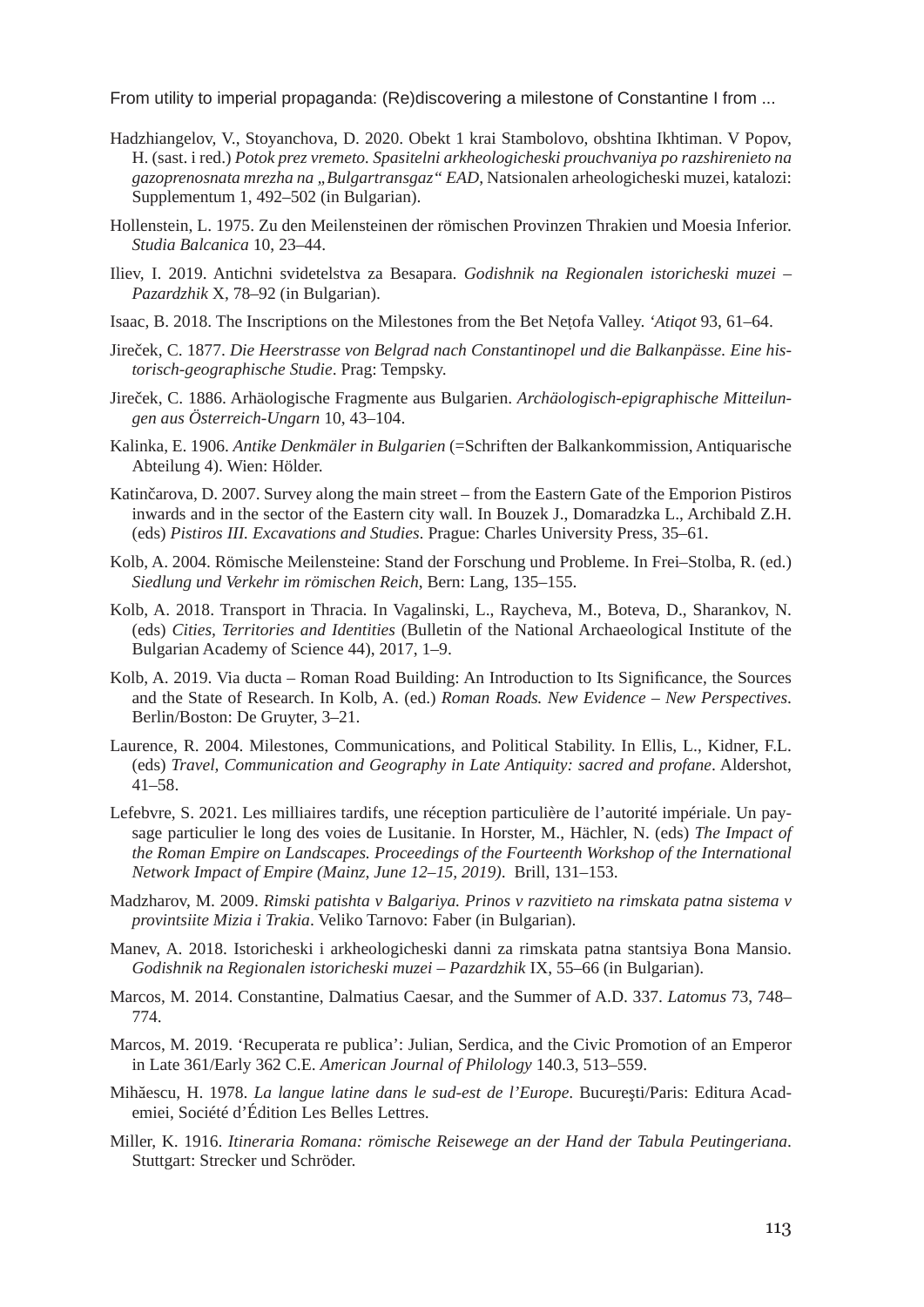- Mitova–Dzhonova, D. 1994. Confinium Succi i Mutatio Sonneium prez antichnostta i rannovizantiyskata epoha. *Anali* 3–4, 77–98 (in Bulgarian).
- Musil, J., Bouzek, J., Weissova, B., Matys, A., Matys, M. 2013. Pistiros 2012: Report of the Czech Mission. *Studia Hercynia* XVII/1. Pistiros V Supplementum. Prague: Faculty of Arts, Charles University, 8–11.
- Mutafchiev, P. 1915. Stari gradishta i drumove iz dolinite na Stryama i Topolnitsa. V: Angelov, D. (red.) *Prof. Petar Mutafchiev. Izbrani proizvedeniya.* II. Sofia: Nauka i Izkustvo, 1973, 286–396 (in Bulgarian).
- Mutafchiev 1937. Stariyat drum prez "Trayanova vrata". V: Angelov, D. (red.) Prof. Petar Mutaf*chiev. Izbrani proizvedeniya*. II. Sofia: Nauka i Izkustvo, 1973, 478–606 (in Bulgarian).
- Nedyalkova, T. 2012. Thracia (province). In Ivanov, R. (ed.) *Tabula Imperii Romani, K 35/2: Philippopolis*. Sofia: Tendril Publishing, 377–388.
- Nikolov, D. 1994. Ohranata na patishtata v rimska Trakiya i Miziya. V: Draganov, D (red.) *Treti mezhdunaroden simpozium "Kabyle" Poselishten zhivot v drevna Trakiya*. Yambol: Izdatelstvo Yambol, 125–131 (in Bulgarian).
- Panaite, A. 2015. Roman Roads in Moesia inferior. Archaeological and Epigraphic Evidence. In Vagalinski, L., Sharankov, N. (eds) *Limes XII. Proceedings or the 22nd International Congress of Roman Frontier Studies.* Ruse, Bulgaria September 2012 (Bulletin of the National Institute of Archaeology, XLII). Sofia: NAIM–BAS, 593–600.
- Sauer, E. W. 2014. Milestones and Instability (Mid–Third to Early Fourth Centuries AD). *Ancient Society* 44, 257–305.
- Sharankov, N. 2019. 'Infectam usque fatale exitium': The milestones of Emperor Julian in the territory of Serdica and the conflict of Paganism and Christianity. *Archaeologia Bulgarica* 23. 3, 71–100.
- Sharankov, N., Hristov, I. 2019. A Milestone of Emperor Philip the Arab from the Road Oescus Philippopolis found at the Eastern Wall of the Castellum of Sostra. *Archaeologia Bulgarica* 23. 2, 57–70.
- Shkorpil, V., Shkorpil, K. 1885. *Nyakoi belezhki varhu arheologicheskite i istoricheskite izsledvaniya v Trakiya*. Plovdiv: Oblastna pechatnitsa (in Bulgarian).
- Škorpil, H., Škorpil, K. 1892. Antike Inschriften aus Bulgarien. *Archäologisch-epigraphische Mitteilungen aus Österreich-Ungarn* 15.1, 91–110.
- Soustal, P. 1991. *Tabula Imperii Byzantini 6: Thrakien*. Wien: Verlag der Österreichischen Akademie der Wissenschaften.
- Stanev, A. 2020. Diagonalniyat pat v Sofiiskata kotlovina I–VI vek (aktualno sastoyanie na problema). *Natsionalna nauchna konferentsiya 90 godini muzeyat na Sofia, Sofia, 12–14 noemvri 2018 g*. *Serdika–Sredets–Sofia* 8, 248–275 (in Bulgarian).
- Tacheva, M. 2004. *Vlast i sotsium v Rimska Miziya i Trakiya*. Kniga 2. Sofia: Universitetsko izdatelstvo "Sv. Kliment Ohridski" (in Bulgarian).
- Todorov, Y. 1937. Le grandi strade romane in Bulgaria. *Istituto di studi romani* 16, 3–33.
- Torbatov, S. 2004. Patna mrezha v Trakiya i Miziya (I–III v.). R. Ivanov (sast. i red.) *Arheologiya na balgarskite zemi*, tom I. Sofia: Ivrai (in Bulgarian).
- Tsonchev, D. 1950. Rimskiyat pat Philippopolis–Tugugerum–Bessapara. *Godishnik na Narodnia Arheologicheski Muzei Plovdiv*II, 69–83 (in Bulgarian).
- Tsonchev, D. 1963. *Arheologicheski pametnitsi po yuzhnite sklonove na Panagyurska Sredna gora*. Sofia: Izdatelstvo na Balgarskata Akademia na Naukite (in Bulgarian).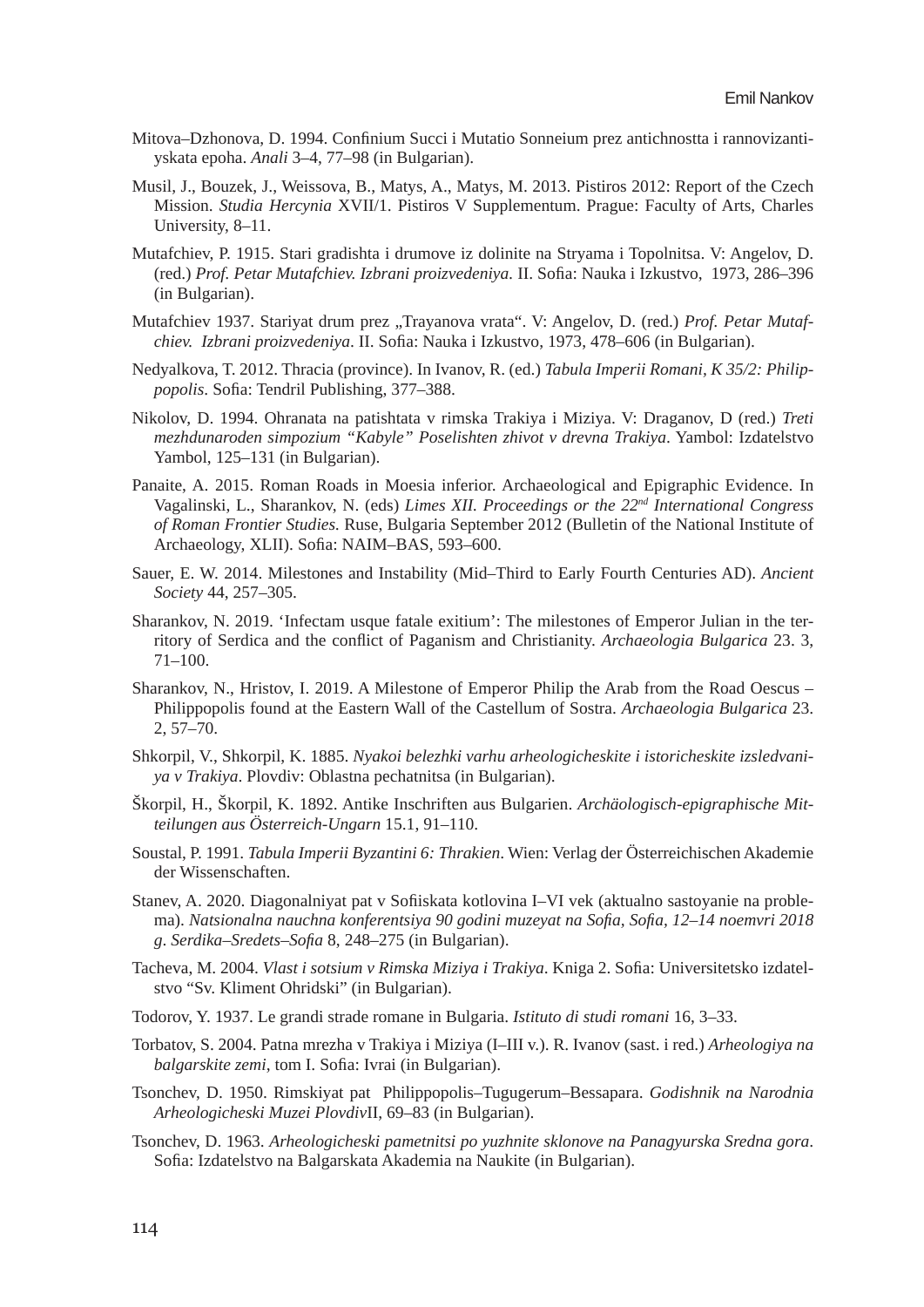- Valchev, I. 2015. *Izvangradskite svetilishta v rimskata provintsiya Trakiya (I–IV vek)*. Sofia: Universitetsko izdatelstvo "Sv. Kliment Ohridski" (in Bulgarian).
- Velkov, V. 1961. Ein Beitrag zum Aufenthalt des Kaisers Theodosius I. in der Provinz Skythien im Jahre 386 im Lichte neuer Erkenntnisse. *Folia philologica* 84.2, 49–62.
- Velkov, V. 1962. Les campagnes et la population rurale en Thrace au IV<sup>e</sup>-VI<sup>e</sup> siècle. Byzantino-*Bulgarica* I, 31–66.
- Wendel, M. 2005. *Karasura. Untersuchungen zur Geschichte und Kultur des alten Thrakien, 3. Die Verkehrsanbindung in frühbyzantinischer Zeit (4.–8. Jh. n. Chr.)*. Langenweissbach: Beier & Beran.
- Weissova, B. 2013. Archaeological Survey in the Enviros of Pistiros. Status Quo and Future Possibilities. *Studia Hercynia XVII/1*. Pistiros V Supplementum. Prague: Faculty of Arts, Charles University, 68–73.
- Zhlegov, D. 1978. Patna kolona ot mestnostta Kaldarmata krai selo Vinogradets, Pazardzhishko. *Vekove* 2, 74–75 (in Bulgarian).
- Zahariev, S. 1870. *Geografiko–istoriko–statistichesko opisanie na Tatar-Pazardzhishkata kaaza.* Viena: Pechatnitsa na L. Sommer i dr. (in Bulgarian).

# От полезност към имперска пропаганда: (пре)откриване на една пътна колона на Константин Велики от околностите на Бона Манзио и емпорион Пистирос и нейното значение за изследването на "*Via Diagonalis*" на територията на Филипопол

#### Емил Нанков

#### *(резюме)*

Римските обществени пътища се различават значително от регионалните и частните пътища по това, че са били едновременно основа и символ на властта на императорската администрация. В допълнение към итинерариите, които предоставят на пътниците писмени списъци с маршрути, съответстващи на съществуващите пътища през терена, пътните колони или така наречените *milliaria*, обслужват както практически, така и идеологически нужди. Те измерват разстоянието по отношение на *caput viae* в *m(ilia) p(assuum)* или хиляда двойни крачки (1 MP = 1480 m), но също така представляват свидетелство за властта на римските императори, магистрати и градски общности. Функцията на пътните колони еволюират във времето по отношение на повода или вида дейност, за които били създадени. В републиканския период и ранната императорска епоха те могат да се третират като строителни надписи, отбелязващи строителни проекти или просто ремонти на вече съществуващата мрежа от *viae publicae* в цялата империя. През IV век сл.Хр. обаче те придобиват почетен характер, служейки като начин за римските магистрати и градски общности да покажат своята императорска лоялност и политическа вярност.

От 8000 пътни колони, известни днес от териториите на Римската империя, 570 произлизат от балканските провинции, които включват двете Панонии, Дакия, двете Мизии и